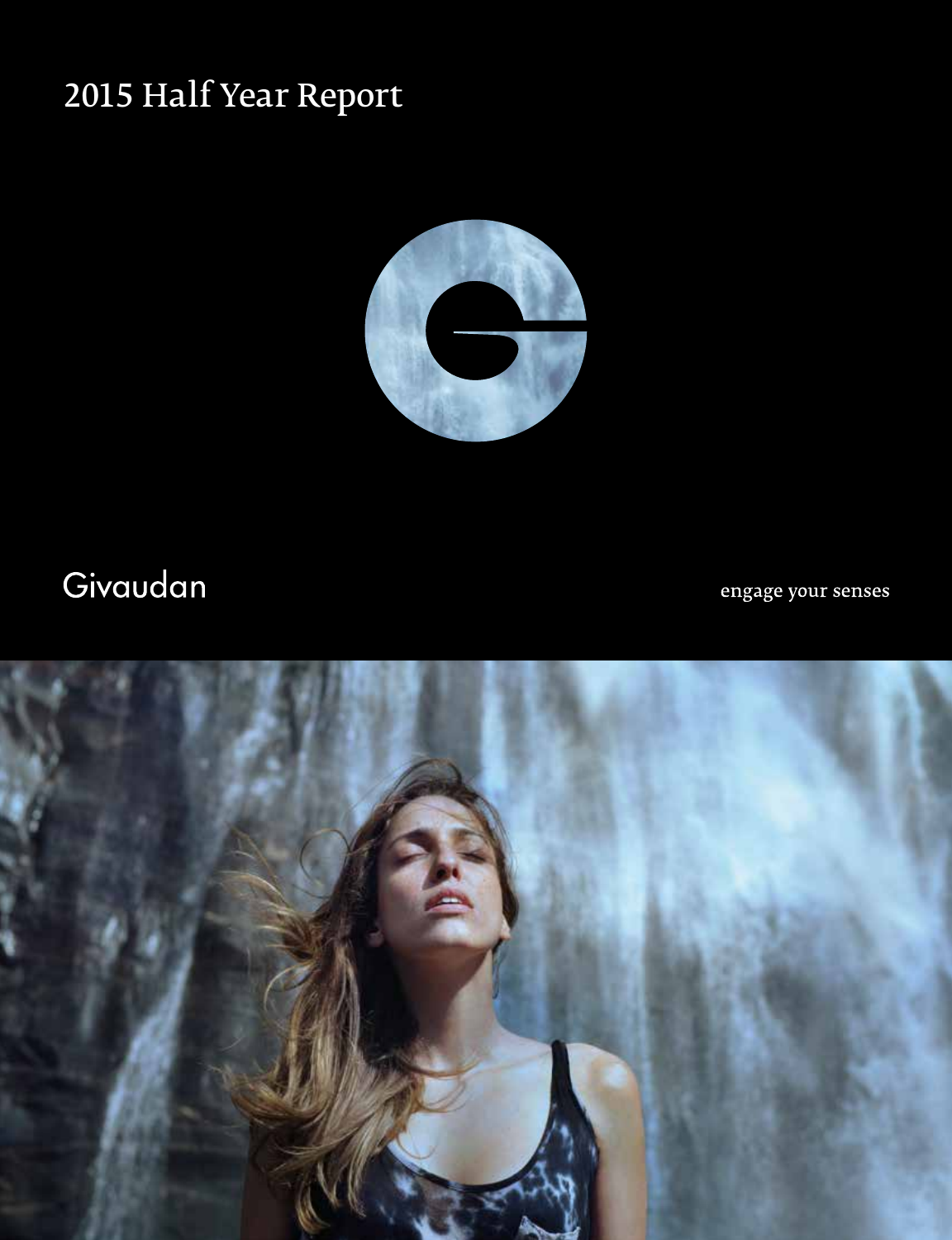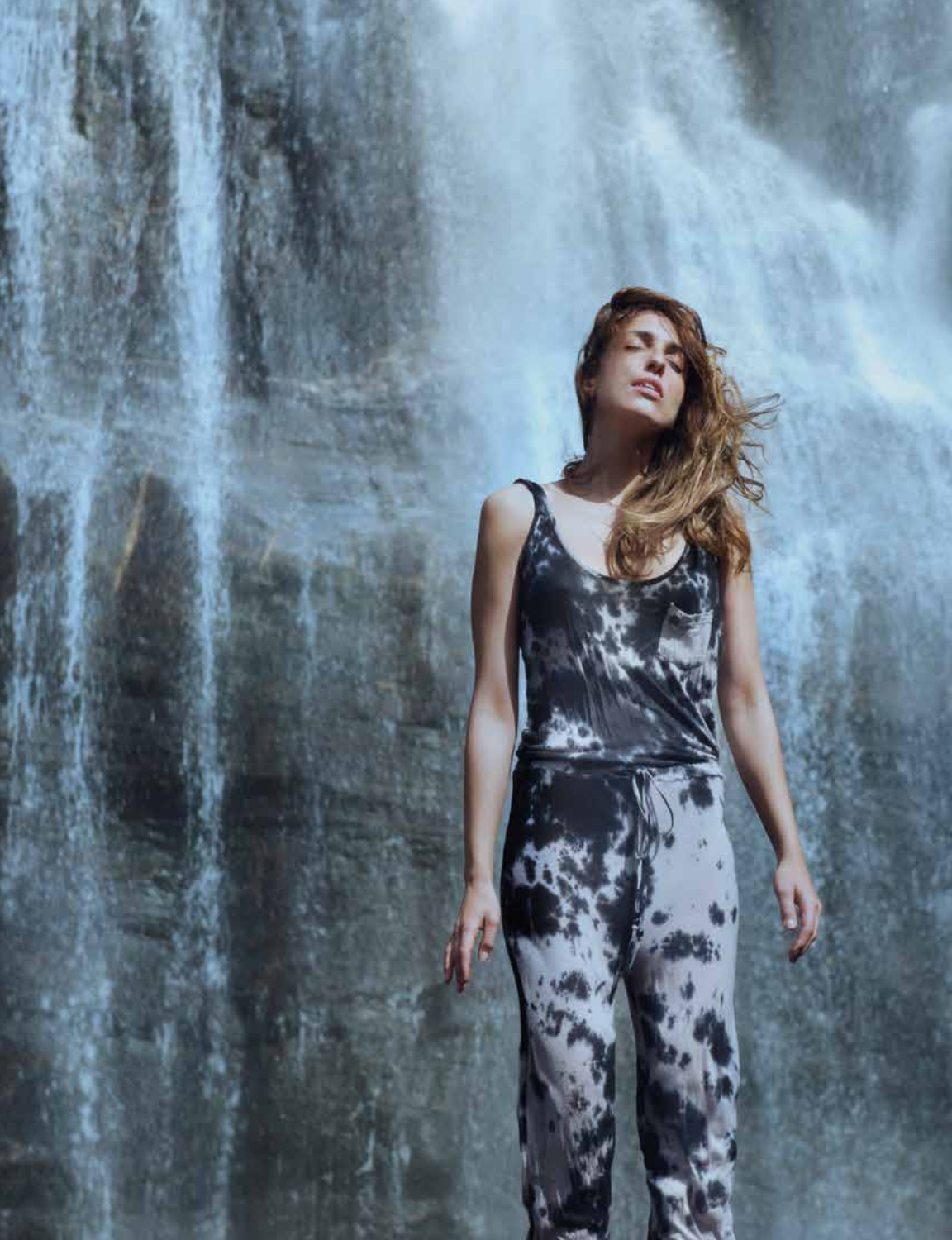

## Introduction

Givaudan captures the essence of fragrances and flavours and offers an endless source of surprising experiences.

As the industry leader, with approximately 25% share of the fragrance and flavour market, we constantly challenge ourselves to build partnerships worldwide and to offer exceptional service to our customers with innovative products and distinctive concepts.

We create the pleasures of taste and scent in millions of ways, touching billions of lives. From fine fragrances to laundry care, from your favourite beverage to your daily meal, Givaudan is delighted to engage your senses, every day, everywhere.

### **In this section:**

|    | <b>04</b> Key figures         |
|----|-------------------------------|
|    | <b>05</b> At a glance         |
| 06 | <b>Business performance</b>   |
|    | <b>08</b> Fragrance Division  |
|    | <b>10</b> Flavour Division    |
|    | 13 Half year financial report |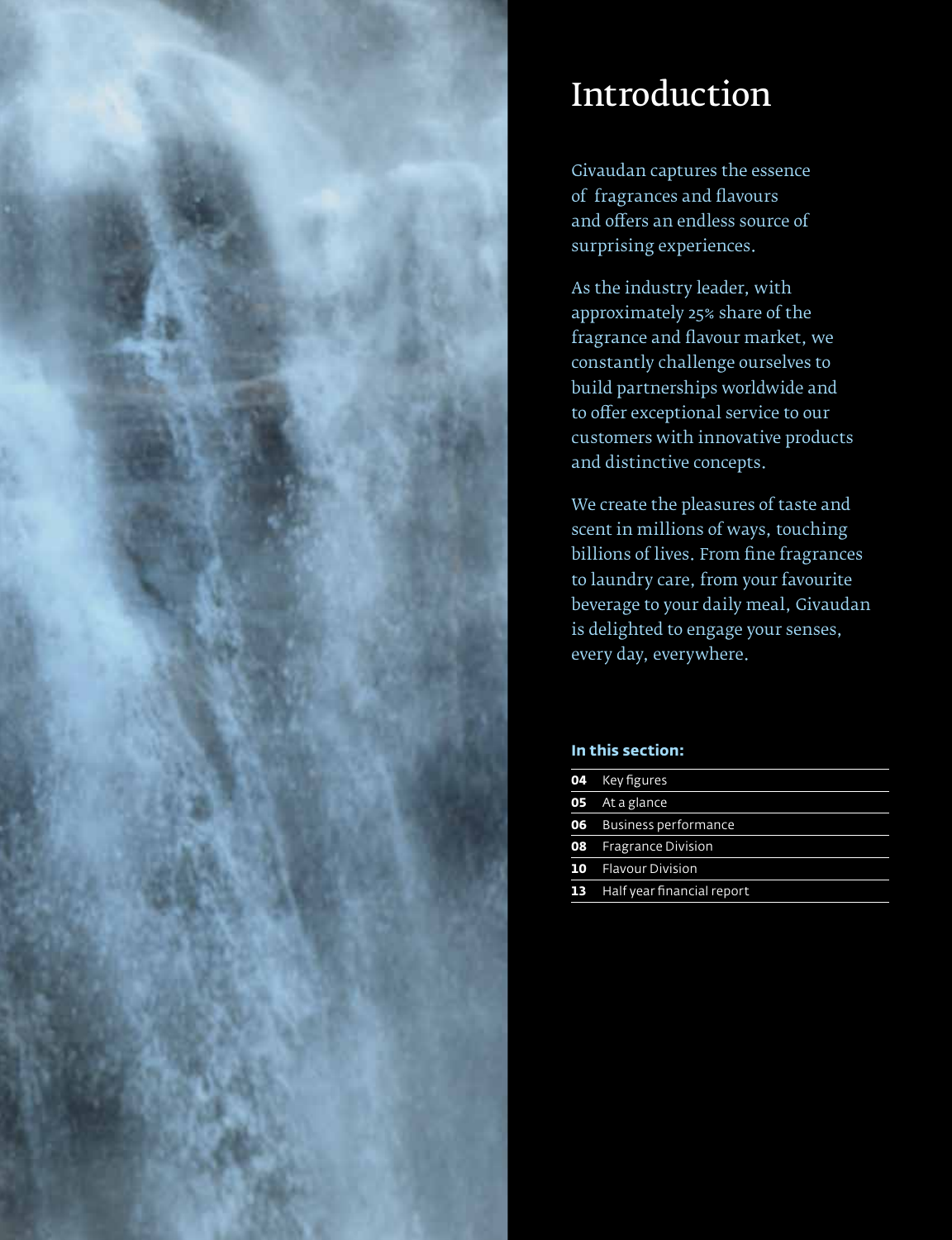## Key figures First half of 2015

| For the six months ended 30 June, in millions of Swiss francs, except per share data<br>Fragrance sales<br>Flavour sales | 2015<br>2,184<br>1,023<br>1,161<br>1,016<br>46.5% | 2014<br>2,191<br>1,034<br>1,157 |
|--------------------------------------------------------------------------------------------------------------------------|---------------------------------------------------|---------------------------------|
| <b>Group sales</b>                                                                                                       |                                                   |                                 |
|                                                                                                                          |                                                   |                                 |
|                                                                                                                          |                                                   |                                 |
|                                                                                                                          |                                                   |                                 |
| <b>Gross profit</b>                                                                                                      |                                                   | 1,020                           |
| as % of sales                                                                                                            |                                                   | 46.6%                           |
| EBITDA <sup>1</sup>                                                                                                      | 566                                               | 562                             |
| as % of sales                                                                                                            | 25.9%                                             | 25.6%                           |
| <b>Operating income</b>                                                                                                  | 428                                               | 422                             |
| as % of sales                                                                                                            | 19.6%                                             | 19.2%                           |
| Income attributable to equity holders of the parent                                                                      | 339                                               | 305                             |
| as % of sales                                                                                                            | 15.5%                                             | 13.9%                           |
| Earnings per share - basic (CHF)                                                                                         | 36.82                                             | 33.13                           |
| Earnings per share - diluted (CHF)                                                                                       | 36.37                                             | 32.71                           |
| Operating cash flow                                                                                                      | 341                                               | 218                             |
| as % of sales                                                                                                            | 15.6%                                             | 9.9%                            |
| <b>Free cash flow</b>                                                                                                    | 248                                               | 178                             |
| as % of sales                                                                                                            | 11.4%                                             | 8.1%                            |
| in millions of Suisse francs, except employee data                                                                       | 30 June 2015                                      | 31 December 2014                |
| Current assets                                                                                                           | 2,140                                             | 2,357                           |
| Non-current assets                                                                                                       | 3,780                                             | 4,115                           |
| <b>Total Assets</b>                                                                                                      | 5,920                                             | 6,472                           |
| <b>Current liabilities</b>                                                                                               | 869                                               | 921                             |
| Non-current liabilities                                                                                                  | 2,028                                             | 2,138                           |
| Equity                                                                                                                   | 3,023                                             | 3,413                           |
| <b>Total liabilities and equity</b>                                                                                      | 5,920                                             | 6,472                           |
| <b>Number of employees</b>                                                                                               | 9,750                                             | 9,704                           |

'EBITDA: Earnings Before Interest (and other financial income (expense), net), Tax, Depreciation and Amortisation.<br>This corresponds to operating income before depreciation, amortisation and impairment of long-lived assets.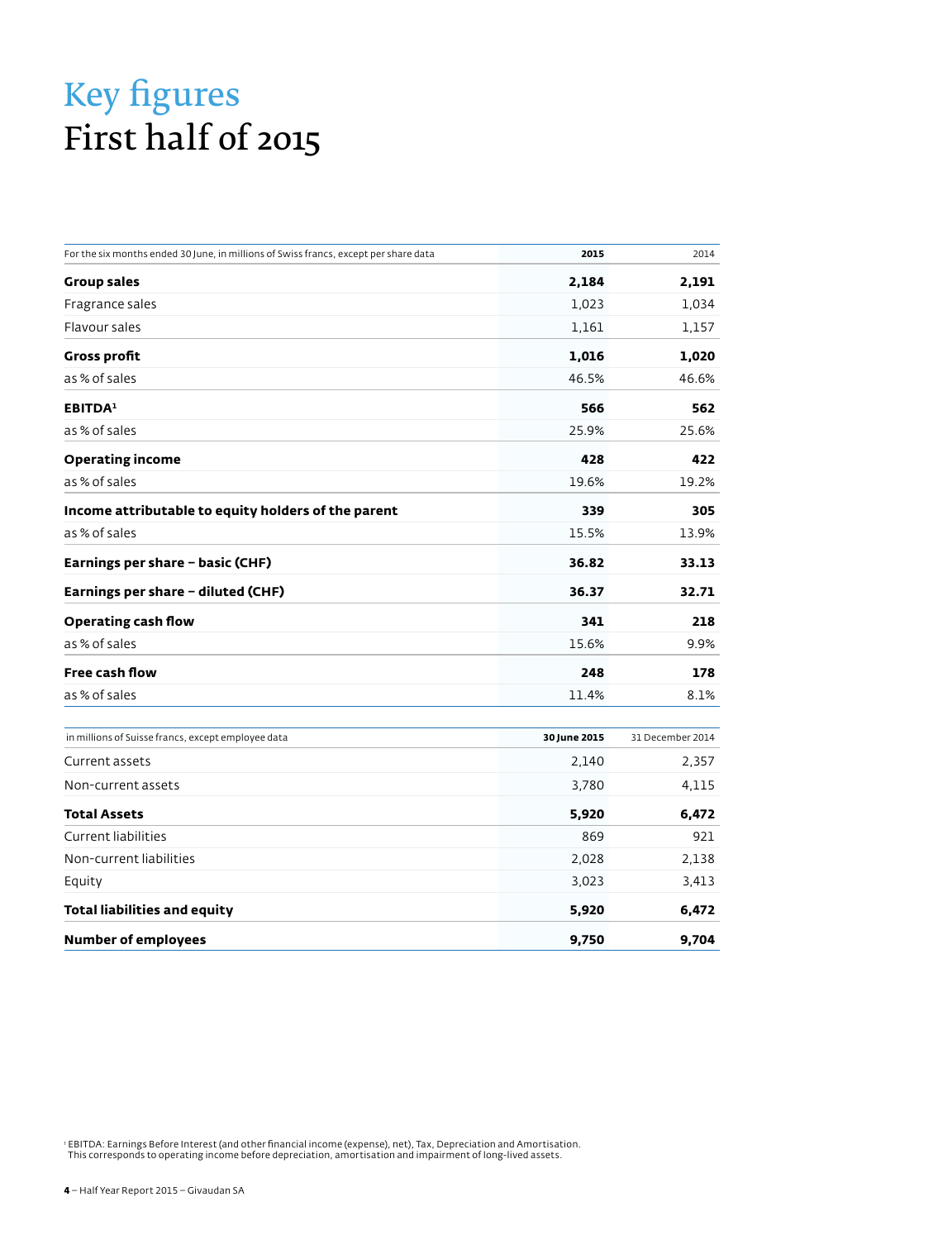## At a glance Key financial indicators



**Half year sales**



<sup>1</sup> LFL = Like-for-like excludes the impact of currency, acquisitions and disposals.

CHF 566 million

EBITDA

CHF 1,016 million

Gross profit

25.9% EBITDA margin

46.5% Gross margin

## CHF 248 million

Free cash flow

### CHF 339 million

Net income, up 11.2% year-on-year

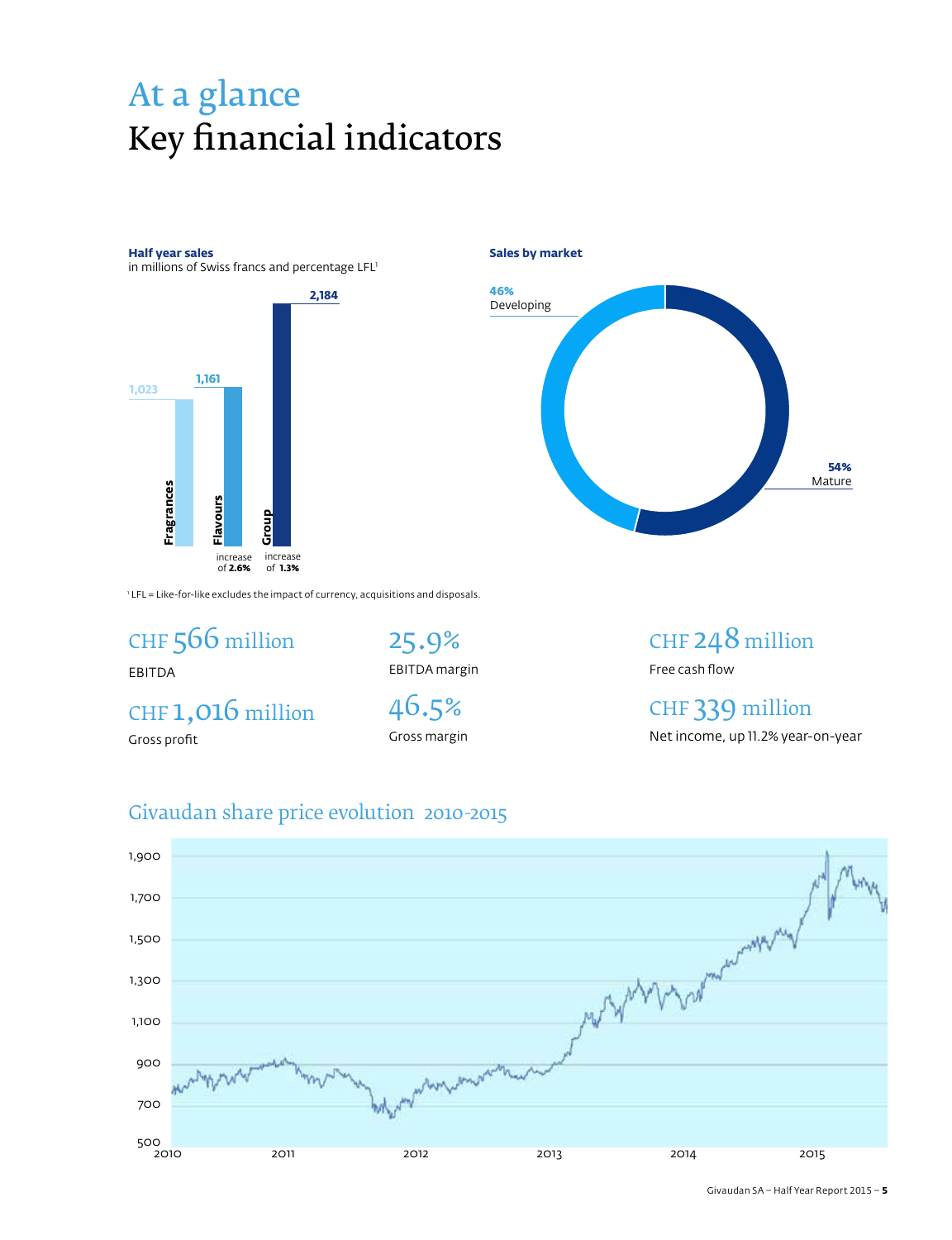## Business performance Strongly improved free cash flow, on track to achieve 2015 targets

Givaudan Group sales for the first six months of the year were CHF 2,184 million, an increase of 1.3% on a like-for-like<sup>1</sup> basis and a decline of 0.3% in Swiss francs.

Fragrance Division sales were CHF 1,023 million, flat on a likefor-like basis and a decline of 1.1% in Swiss francs.

Flavour Division sales were CHF 1,161 million, an increase of 2.6% on a like-for-like basis and 0.4% in Swiss francs.

### **Gross margin**

The gross margin was 46.5% in 2015 compared to 46.6% in 2014. Savings from the transfer of products to the new flavours manufacturing facility in Makó, Hungary from Kemptthal, Switzerland more than offset general increases in operational expenses. However, the gross margin was distorted by the impact of currency movements following the appreciation of the Swiss franc.

### **Earnings before Interest, Tax, Depreciation and Amortisation (EBITDA)**

The EBITDA increased by 0.6% to CHF 566 million from CHF 562 million for the same period in 2014. A continued focus on internal costs was the main enabler of the improvement. In the first six months of 2015 the Group recognised a net one-off non-cash gain of CHF 20 million, mainly following a change in pension plans. As a reminder, in the first six months of 2014 the Group recognised a one-off gain of CHF 38 million in the Flavour Division on the disposal of land at its Dübendorf location in Switzerland. When measured in local currency terms, the EBITDA increased by 6.4%. The EBITDA margin increased to 25.9% in 2015 from 25.6% in 2014.

### **Operating income**

The operating income increased by 1.6% to CHF 428 million from CHF 422 million for the same period in 2014. When measured in local currency terms, the operating income increased by 8.8%. The operating margin increased to 19.6% in 2015 from 19.2% in 2014.

### **Financial performance**

Financing costs were CHF 31 million in the first half of 2015, versus CHF 32 million for the same period in 2014. The decrease was as a result of the lower net debt in the Group. Other financial expense, net of income, was CHF 16 million in 2015 versus CHF 14 million in 2014.

The interim period income tax expense as a percentage of income before taxes was 11%, considerably lower than in 2014 following changes in Swiss Accounting Law and the Group's operating structure. Excluding these items, the income tax expense as a percentage of income before taxes was 19%.

### **Net income**

The net income for the first six months of 2015 was CHF 339 million compared to CHF 305 million in 2014, an increase of 11.2%. This results in a net profit margin of 15.5% versus 13.9% in 2014. Basic earnings per share were CHF 36.82 versus CHF 33.13 for the same period in 2014.

### **Cash flow**

Givaudan delivered an operating cash flow of CHF 341 million for the first six months of 2015 compared to CHF 218 million in 2014, driven by a sustained EBITDA and an improvement in working capital. Working capital as a percentage of sales slightly decreased in 2015 when compared to the same period in 2014.

## CHF 248 million

Free cash flow

<sup>1</sup> Like-for-like excludes the impact of currency, acquisitions and disposals.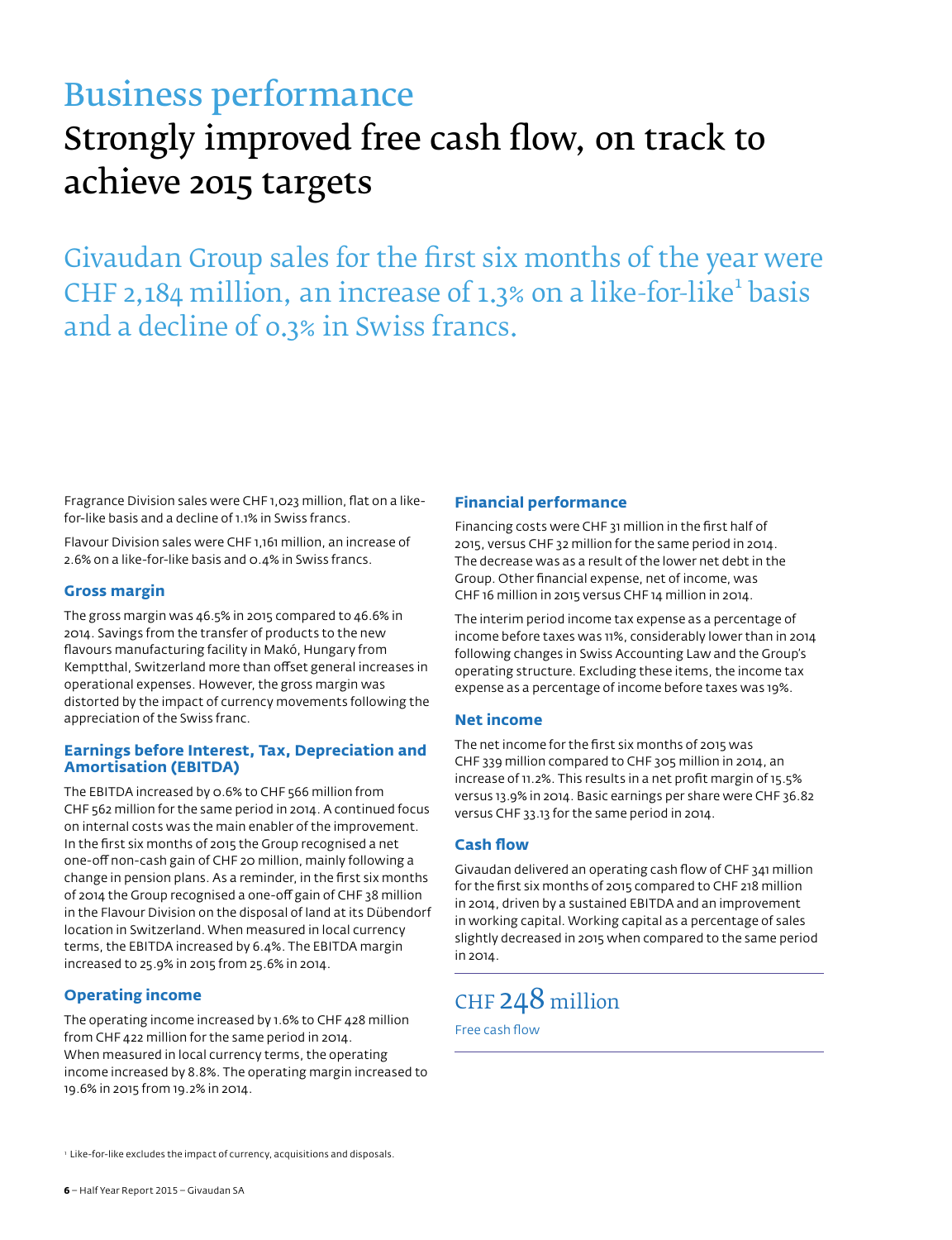

Total investments in property, plant and equipment were CHF 57 million, compared to CHF 46 million incurred in 2014. The Group completed the investment in Nantong, China and progressed as planned with the investment in Singapore. Intangible asset additions were CHF 17 million in 2015, compared to CHF 21 million in 2014. As a reminder, in 2014 the Group received cash of CHF 56 million as a result of the sale of land at its Dübendorf location in Switzerland. Total net investments in tangible and intangible assets were 3.4% of sales, compared to 0.5% in 2014.

Operating cash flow after net investments was CHF 267 million, versus the CHF 207 million recorded in 2014. Free cash flow, defined as operating cash flow after investments and interest paid, was CHF 248 million in the first half of 2015, versus CHF 178 million for the comparable period in 2014. As a percentage of sales, free cash flow in the first six months of 2015 was 11.4%, compared to 8.1% in 2014.

### **Financial position**

Givaudan's financial position remained strong at the end of June 2015. Net debt at June 2015 was CHF 1,050 million, up from CHF 795 million at December 2014. The leverage ratio was 23% compared to 17% at the end of 2014. The main reason for the increase in the leverage ratio was the payment of the CHF 461 million dividend in the first quarter of 2015.

### **Mid-term guidance**

Mid-term, the overall objective is to grow organically between 4.5% and 5.5% per annum, assuming a market growth of 2-3%, and to continue on the path of market share gains. By delivering on the Company's five-pillar growth strategy – developing markets, Health and Wellness, market share gains with targeted customers and segments, research and sustainable sourcing – Givaudan expects to outgrow the underlying market and to continue to achieve its industryleading EBITDA margin while targeting an annual free cash flow of between 14% and 16% of sales by the end of 2015. Givaudan confirms its intention to return above 60% of the Company's free cash flow to shareholders while maintaining a medium term leverage ratio target below 25%.

a) EBITDA: Earnings Before Interest (and other financial income (expense), net), Tax, Depreciation and Amortisation. This corresponds to operating income before depreciation, amortisation and long-lived assets.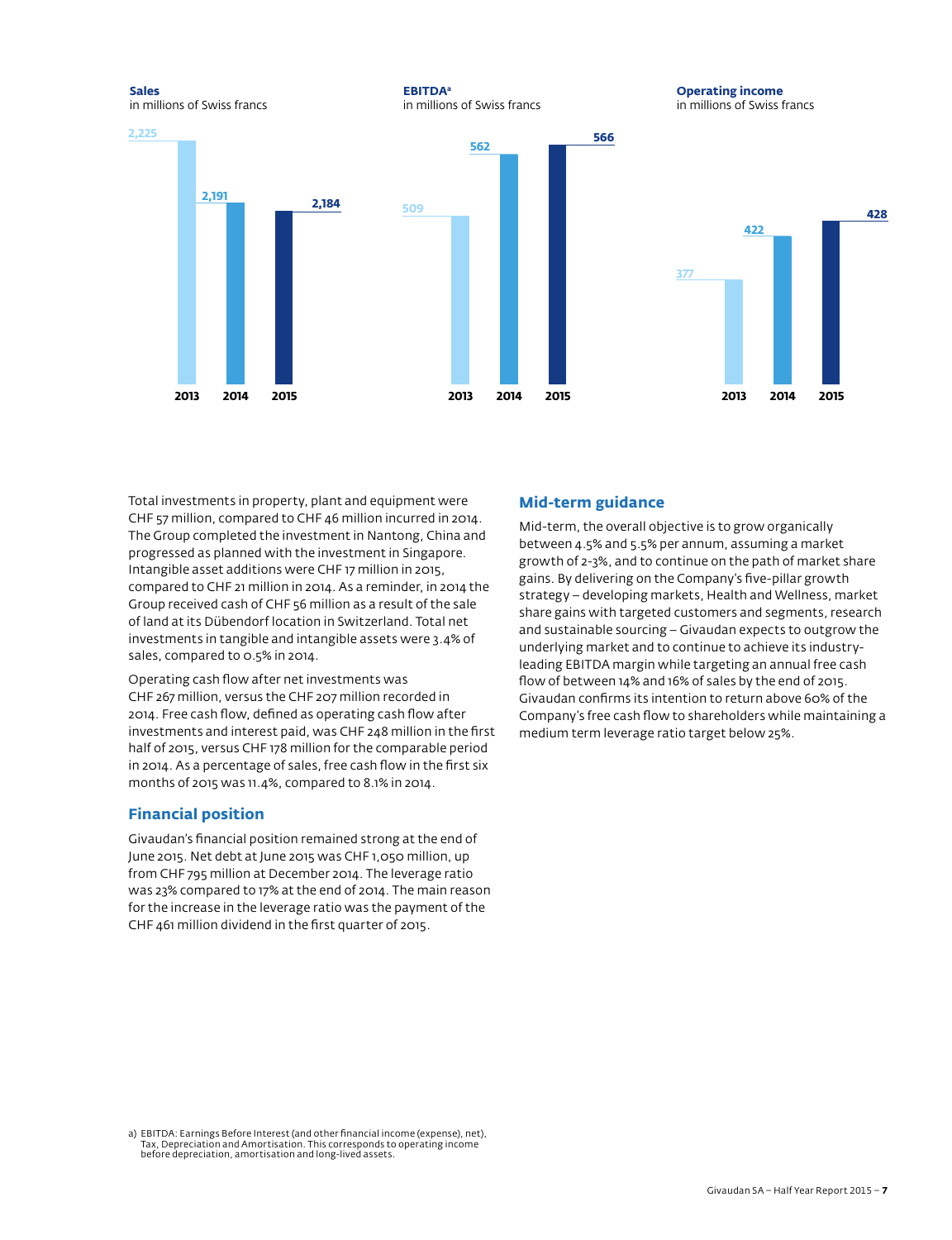## Fragrance Division

Fragrance Division sales were CHF 1,023 million, flat on a like-for-like basis and a decline of 1.1% in Swiss francs. Including Soliance, the growth was 1.4% in local currency.

Total sales for Fragrance compounds (Fine Fragrances and Consumer Products combined) increased by 1.0% on a like-forlike basis. In Swiss francs, sales of compounds declined to CHF 892 million from CHF 905 million.

### CHF 1, 023 million

#### Fragrance Division sales

Fine Fragrance sales grew 0.8% on a like-for-like basis driven both by mature and developing markets.

Sales for the Consumer Products business increased by 1.0% on a like-for-like basis, as a result of the good performance in developing markets.

Sales of Fragrance and Cosmetic Ingredients decreased by 7.9% on a like-for-like basis, mainly affected by lower commodity sales. The sales of Soliance, which was acquired on 2 June 2014, were CHF 17 million for the first six months of 2015, growing double-digit in local currency when compared to the same period of last year. Including Soliance, the growth of Fragrance and Cosmetic Ingredients was 4.0% in local currency.

**188**

**181** 



a) EBITDA: Earnings Before Interest (and other financial income (expense), net),<br>Tax, Depreciation and Amortisation. This corresponds to operating income<br>before depreciation, amortisation and long-lived assets.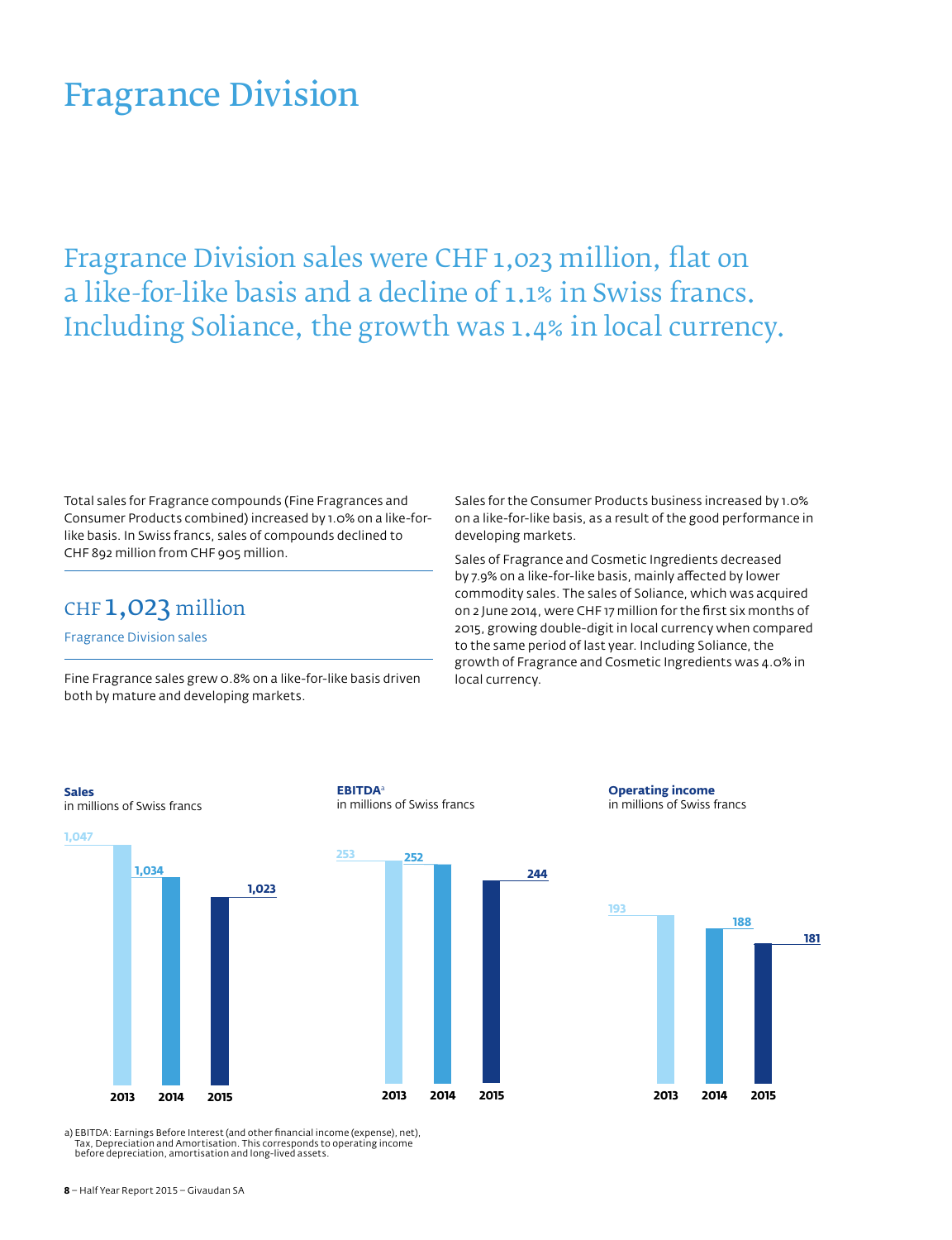The EBITDA declined to CHF 244 million in 2015 compared to CHF 252 million for the first six months of 2014. The EBITDA margin declined to 23.8% in 2015 from 24.3% in 2014. The Division incurred one-off non-cash charges of CHF 12 million in the first six months of 2015.

The operating income decreased by 3.5% to CHF 181 million in 2015, versus CHF 188 million for the same period in 2014. The operating margin decreased to 17.7% in 2015 from 18.1% in 2014.

#### **Fine Fragrances**

Fine Fragrance sales grew 0.8% on a like-for-like basis in the first half of the year with sales improving in the second quarter.

On a regional basis the business delivered growth in both mature and developing markets. In the developing markets, a combination of new business and volume growth in Asia and the Middle East more than compensated for lower sales in Latin America, which were impacted by a weak market in Brazil. In the mature markets, sales growth in Western Europe was favourably impacted by a strong inflow of new business. This growth more than offset lower sales in North America where new business was not able to offset erosion.

At the major industry award ceremonies in Europe and the USA, a number of Givaudan fragrances received recognition including: A Thousand Wishes by Bath and Body Works, Tom Ford's Velvet Orchid and Mandarino Di Amalfi, Intoxicated by Kilian, Bottega Veneta Pour Homme Eau Extreme, Bottega Veneta Knot, Christian Dior Miss Dior Blooming Bouquet, Narciso by Narciso Rodriguez. In addition, J'Adore received a Hall of Fame award at the ceremonies in the USA.

### **Consumer Products**

The Consumer Product Business Unit sales grew by 1.0% on a like-for-like basis with good growth in developing markets more than offsetting lower sales growth in mature markets. Local and regional customers showed good growth across all regions.

On a product segment basis, the sales growth was sustained by the strong increase on the fabric care segment, followed by oral care. The home care and personal care segments contributed as well to the growth in developing markets.

#### **Fragrance and Cosmetic Ingredients**

Sales of Fragrance and Cosmetic Ingredients decreased by 7.9% on a like-for-like basis, mainly affected by lower commodity sales. The sales of Soliance, which was acquired on 2 June 2014, were CHF 17 million for the first six months of 2015, growing double-digit in local currency when compared to the same period of last year. Including Soliance, the growth of Fragrance and Cosmetic Ingredients was 4.0% in local currency. All product categories in Fragrance Ingredients declined, however, the specialities business was the least impacted. The earlier announced product transfers to the production site in Mexico and the joint venture partner in China are on schedule and will continue to ensure that the Group remains competitive in the fragrance ingredients market.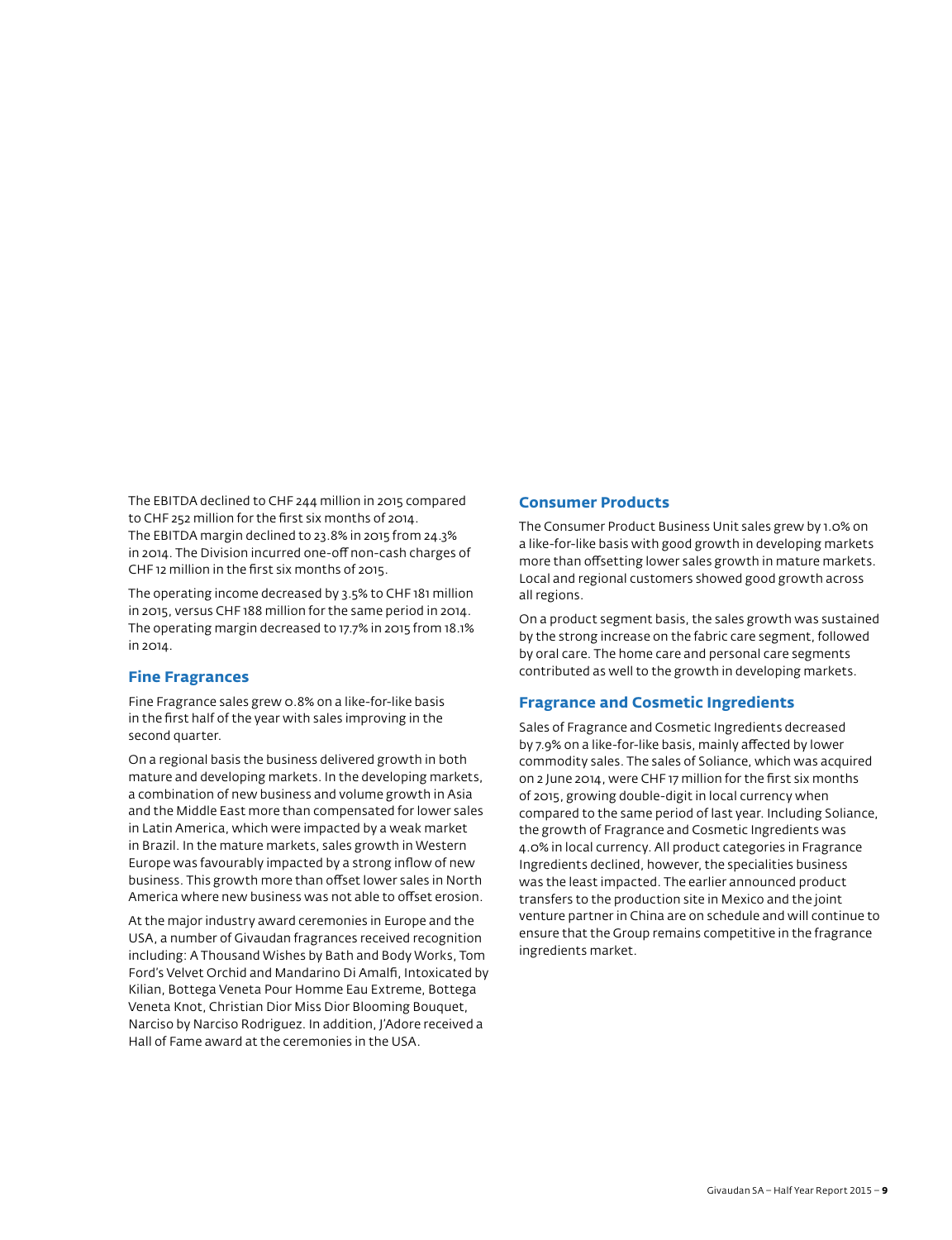## Flavour Division

Flavour Division sales were 1,161 million during the first six months of 2015, an increase of 2.6% on a like-for-like basis and 0.4% in Swiss francs.

Sales growth during the second quarter was influenced by strong growth in the mature markets as well as the emerging markets of Asia Pacific and Latin America. New wins and existing business growth contributed to the increase. Difficult economic conditions continue to impact growth in Eastern Europe, Africa and the Middle East. Segment growth in Beverage, Dairy and Snacks was achieved as a result of new wins and existing business increases.

The EBITDA increased by 3.9% to CHF 322 million in 2015 from CHF 310 million for the first six months of 2014. The EBITDA margin was 27.8% in 2015, up from 26.8% in 2014. In the first six months of 2015 the Division recognised a one-off non-cash gain of CHF 32 million following a change in pension plans. As a reminder, in the first six months of 2014 the Division

recognised a one-off gain of CHF 38 million in the Flavour Division on the disposal of land at its Dübendorf facility in Switzerland.

### CHF  $1,161$  million Flavour Division sales

The operating income increased by 5.7% to CHF 247 million in 2015 from CHF 234 million for the same period in 2014. The operating margin increased to 21.3% in 2015 from 20.2% in 2014.



**Operating income** in millions of Swiss francs



a) EBITDA: Earnings Before Interest (and other financial income (expense), net), Tax, Depreciation and Amortisation. This corresponds to operating income before depreciation, amortisation and long-lived assets.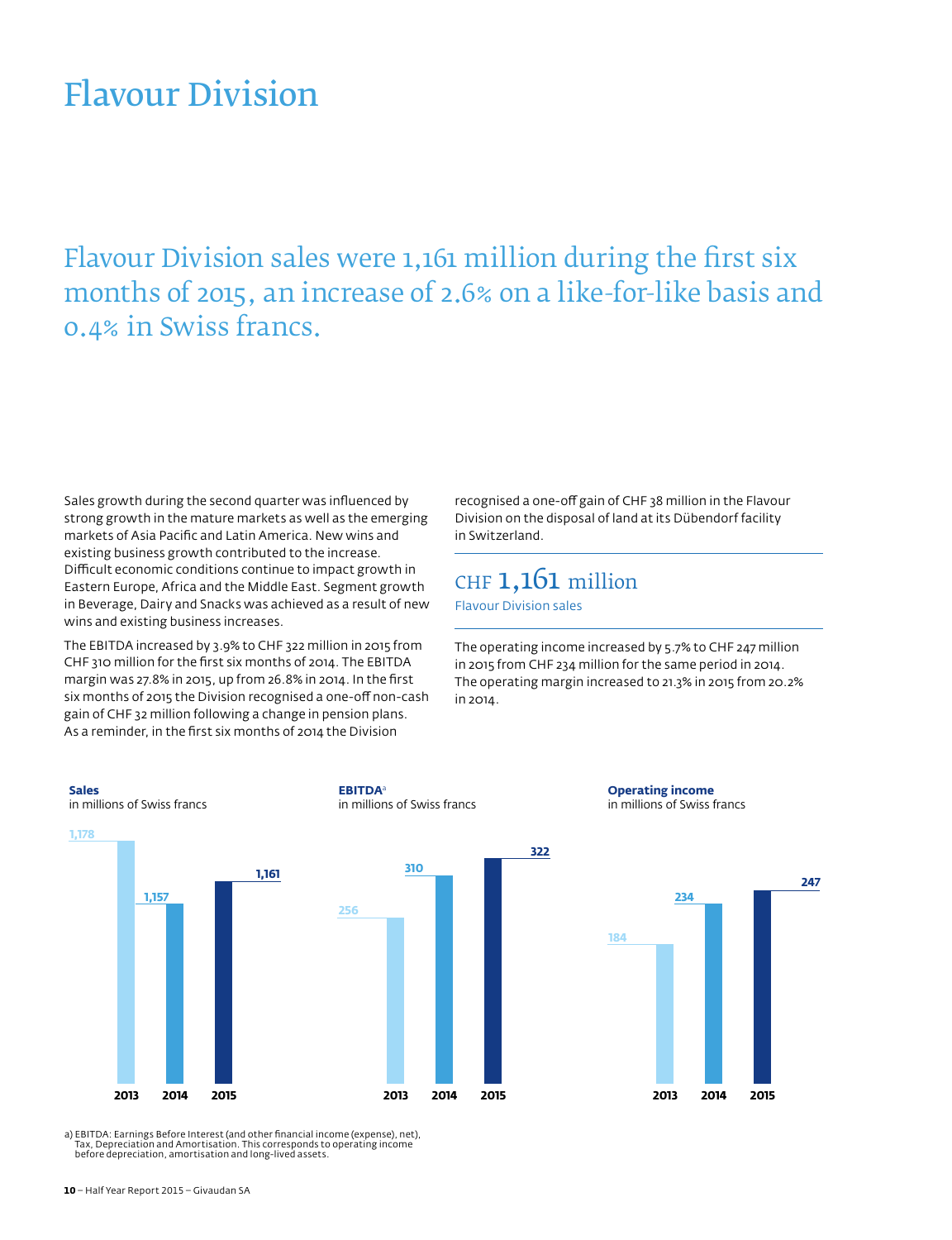### **Asia Pacific**

Sales in Asia Pacific increased 1.5% on a like-for-like basis. New wins and existing business expansion in the developing markets of China and India contributed to the growth. The mature and developing markets showed an improved momentum in the second quarter. Dairy and Snacks strengthened with solid growth from new wins.

#### **Europe, Africa and Middle East**

Sales increased 0.2% on a like-for-like basis, driven by solid growth in the mature markets of Western Europe, notably France, Germany, Spain and the UK. Challenging economic conditions continue to negatively impact sales in the emerging markets of Eastern Europe, Africa and the Middle East. Dairy, Savoury and Snacks increased as a result of new wins and existing business growth.

### **Latin America**

Growth in Latin America was 6.9% on a like-for-like basis with strong growth in Argentina and Brazil. New wins and existing business growth in Beverage, Dairy, Savoury and Sweet Goods led the way.

### **North America**

Sales increased 6.1% on a like-for like basis. The strong performance carried forward from the first quarter as double-digit growth was achieved in the segments of Beverage and Dairy with moderate growth coming from Snacks. Growth from existing business as well as new wins contributed to the increase.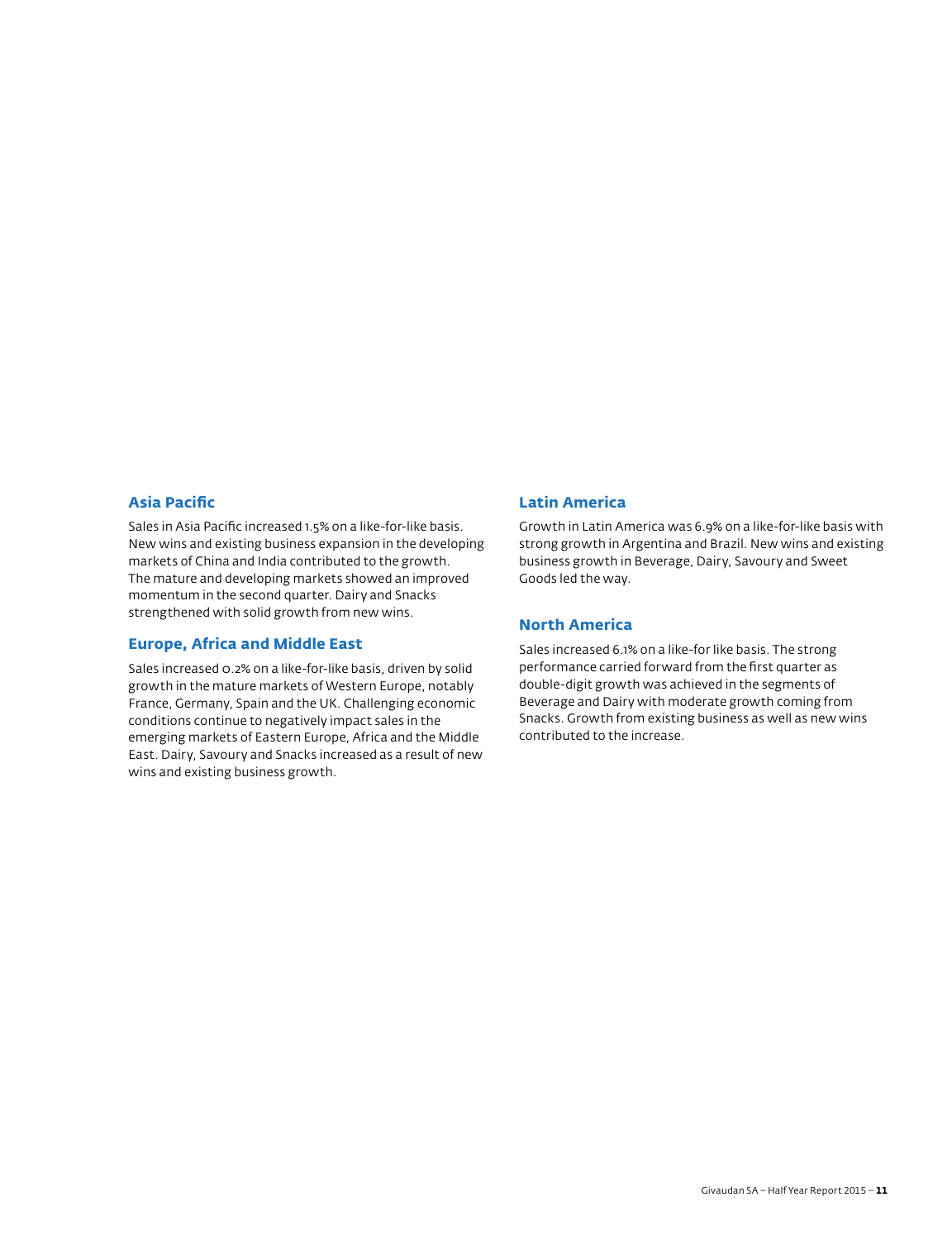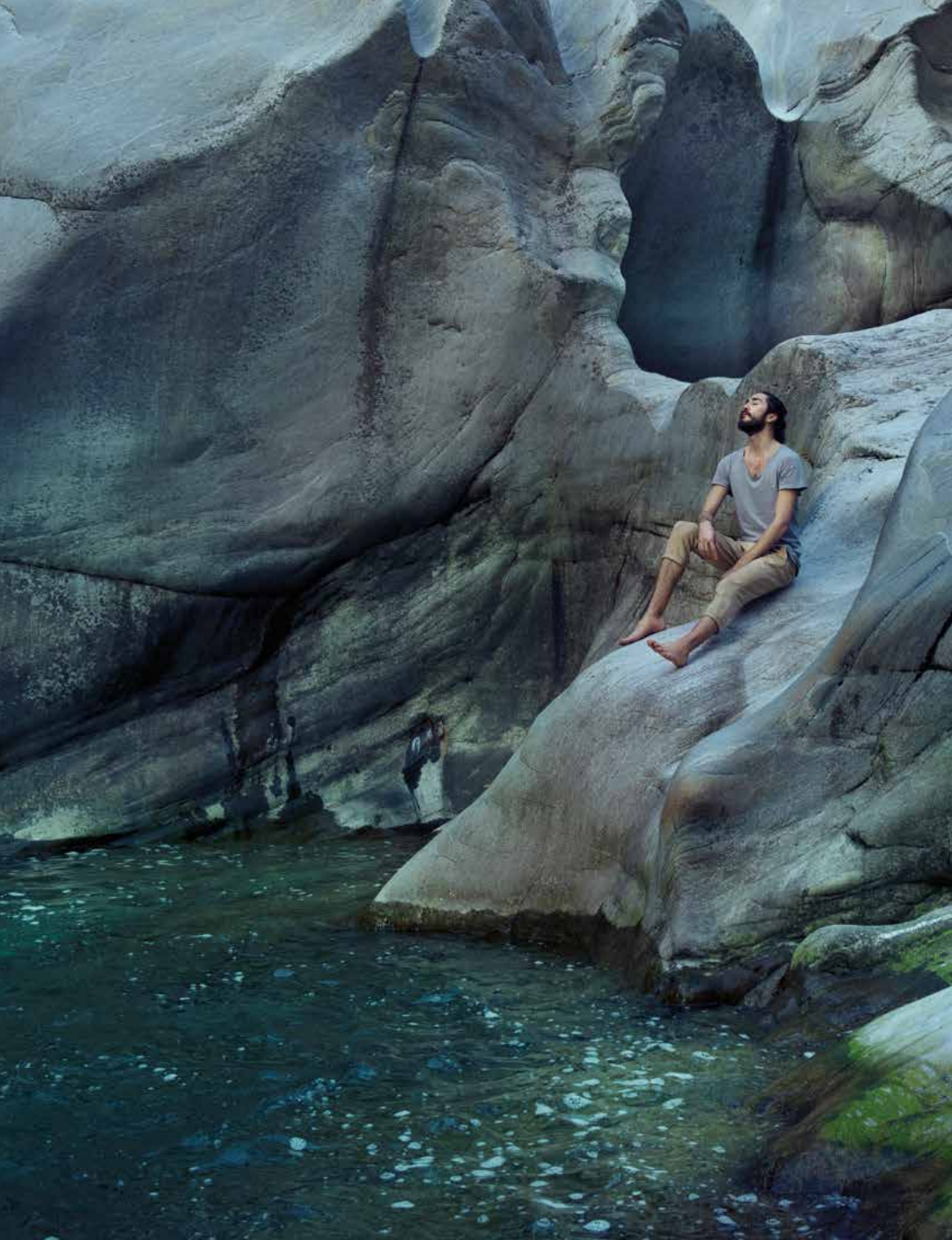

## Half year financial report

### **In this section:**

- **14** Interim condensed consolidated financial statements
- **19** Notes to the interim condensed consolidated financial statements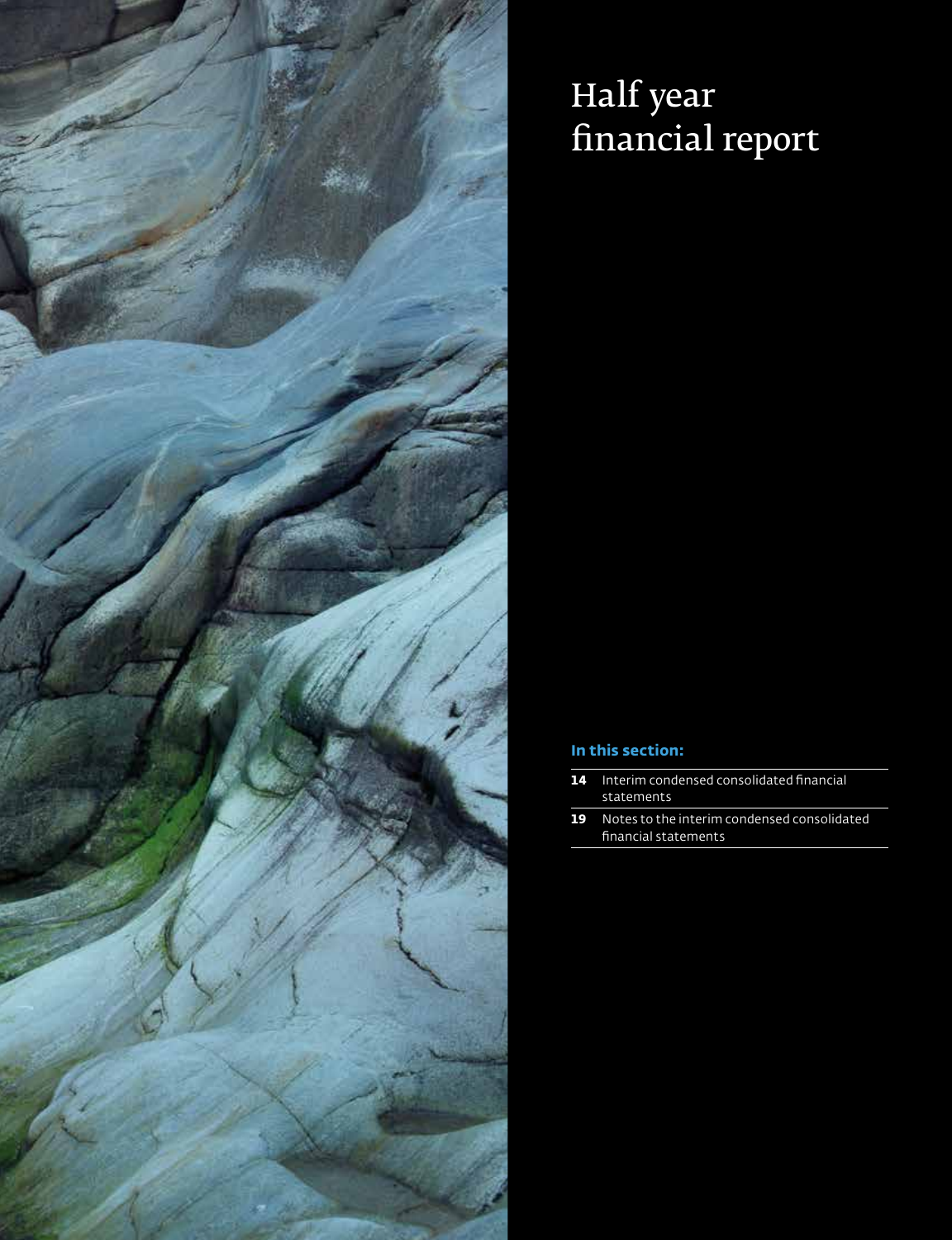## Interim condensed consolidated financial statements (unaudited)

## Condensed consolidated income statement

For the six months ended 30 June

| in millions of Swiss francs, except for per share data | Note | 2015    | 2014     |
|--------------------------------------------------------|------|---------|----------|
| Sales                                                  |      | 2,184   | 2,191    |
| Cost of sales                                          |      | (1,168) | (1, 171) |
| <b>Gross profit</b>                                    |      | 1.016   | 1,020    |
| as % of sales                                          |      | 46.5%   | 46.6%    |
| Marketing and distribution expenses                    |      | (294)   | (308)    |
| Research and product development expenses              |      | (183)   | (198)    |
| Administration expenses                                |      | (79)    | (83)     |
| Share of (loss)/profit of jointly controlled entities  |      | (1)     | (1)      |
| Other operating income                                 | 6    | 36      | 42       |
| Other operating expense                                | 7    | (67)    | (50)     |
| <b>Operating income</b>                                |      | 428     | 422      |
| as % of sales                                          |      | 19.6%   | 19.2%    |
| Financing costs                                        | 8    | (31)    | (32)     |
| Other financial income (expense), net                  | 9    | (16)    | (14)     |
| Income before taxes                                    |      | 381     | 376      |
| Income taxes                                           | 10   | (42)    | (71)     |
| Income for the period                                  |      | 339     | 305      |
| <b>Attribution</b>                                     |      |         |          |
| Income attributable to equity holders of the parent    |      | 339     | 305      |
| as % of sales                                          |      | 15.5%   | 13.9%    |
| Earnings per share - basic (CHF)                       | 11   | 36.82   | 33.13    |
| Earnings per share - diluted (CHF)                     | 11   | 36.37   | 32.71    |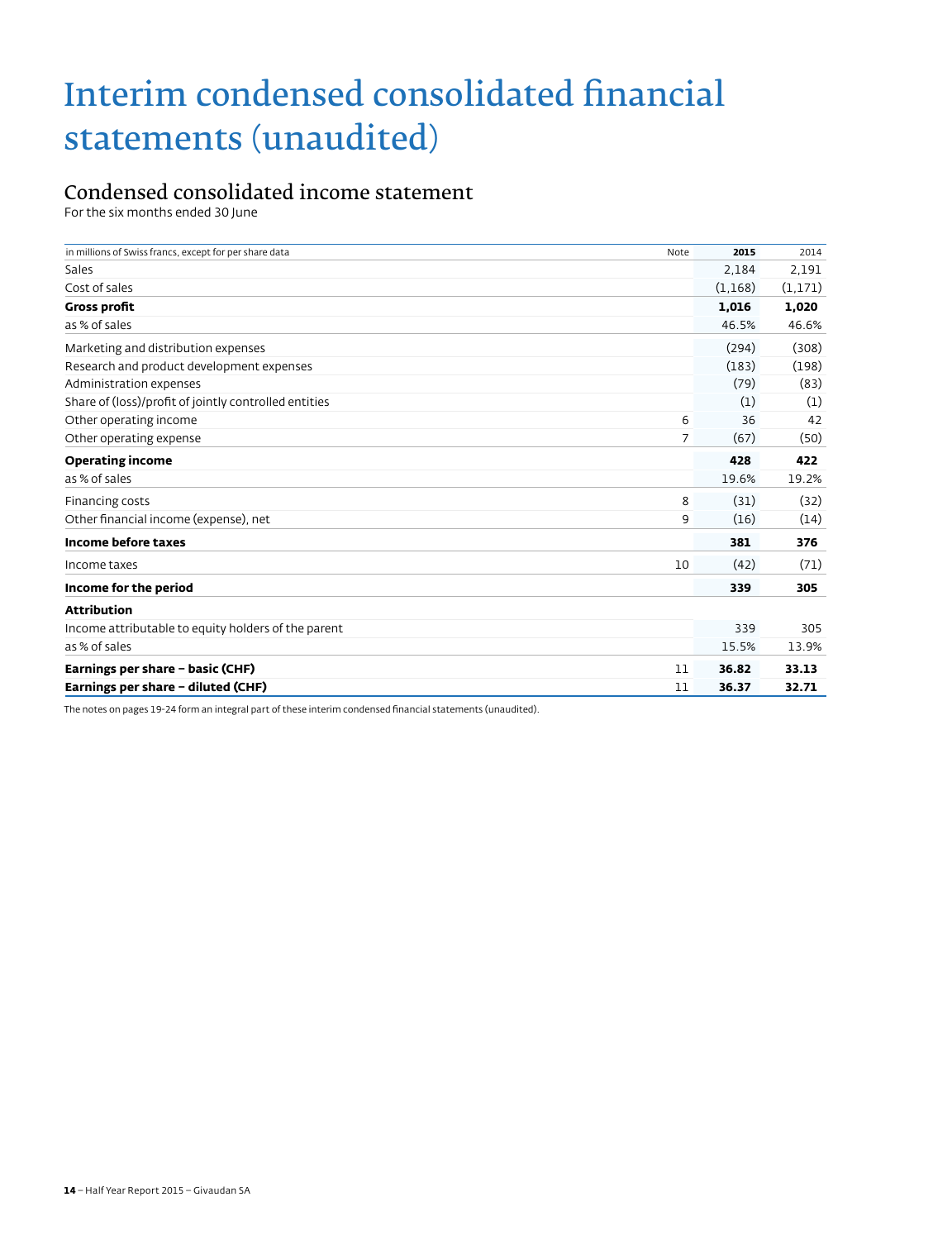## Condensed consolidated statement of comprehensive income

For the six months ended 30 June

| in millions of Swiss francs                                                            | Note | 2015                         | 2014  |
|----------------------------------------------------------------------------------------|------|------------------------------|-------|
| Income for the period                                                                  |      | 339                          | 305   |
| Items that may be reclassified to the income statement                                 |      |                              |       |
| <b>Available-for-sale financial assets</b>                                             |      |                              |       |
| Movement in fair value, net                                                            |      | $\overline{2}$               | 3     |
| (Gains) losses removed from equity and recognised in the consolidated income statement |      |                              | (2)   |
| Movement on income tax                                                                 | 10   | $\qquad \qquad \blacksquare$ |       |
| <b>Cash flow hedges</b>                                                                |      |                              |       |
| Movement in fair value, net                                                            |      | (4)                          | (22)  |
| (Gains) losses removed from equity and recognised in the consolidated income statement |      | 6                            | 6     |
| Movement on income tax                                                                 | 10   |                              | 1     |
| Exchange differences arising on translation of foreign operations                      |      |                              |       |
| Change in currency translation                                                         |      | (282)                        | 11    |
| Movement on income tax                                                                 | 10   | 4                            | 1     |
| Items that will not be reclassified to the income statement                            |      |                              |       |
| Defined benefit pension plans                                                          |      |                              |       |
| Remeasurement gains (losses)                                                           |      | 49                           | (104) |
| Income tax relating to items that will not be reclassified to the income statement     | 10   | (17)                         | 28    |
| Other comprehensive income for the period                                              |      | (242)                        | (78)  |
| Total comprehensive income for the period                                              |      | 97                           | 227   |
| <b>Attribution</b>                                                                     |      |                              |       |
| Total comprehensive income attributable to equity holders of the parent                |      | 97                           | 227   |
|                                                                                        |      |                              |       |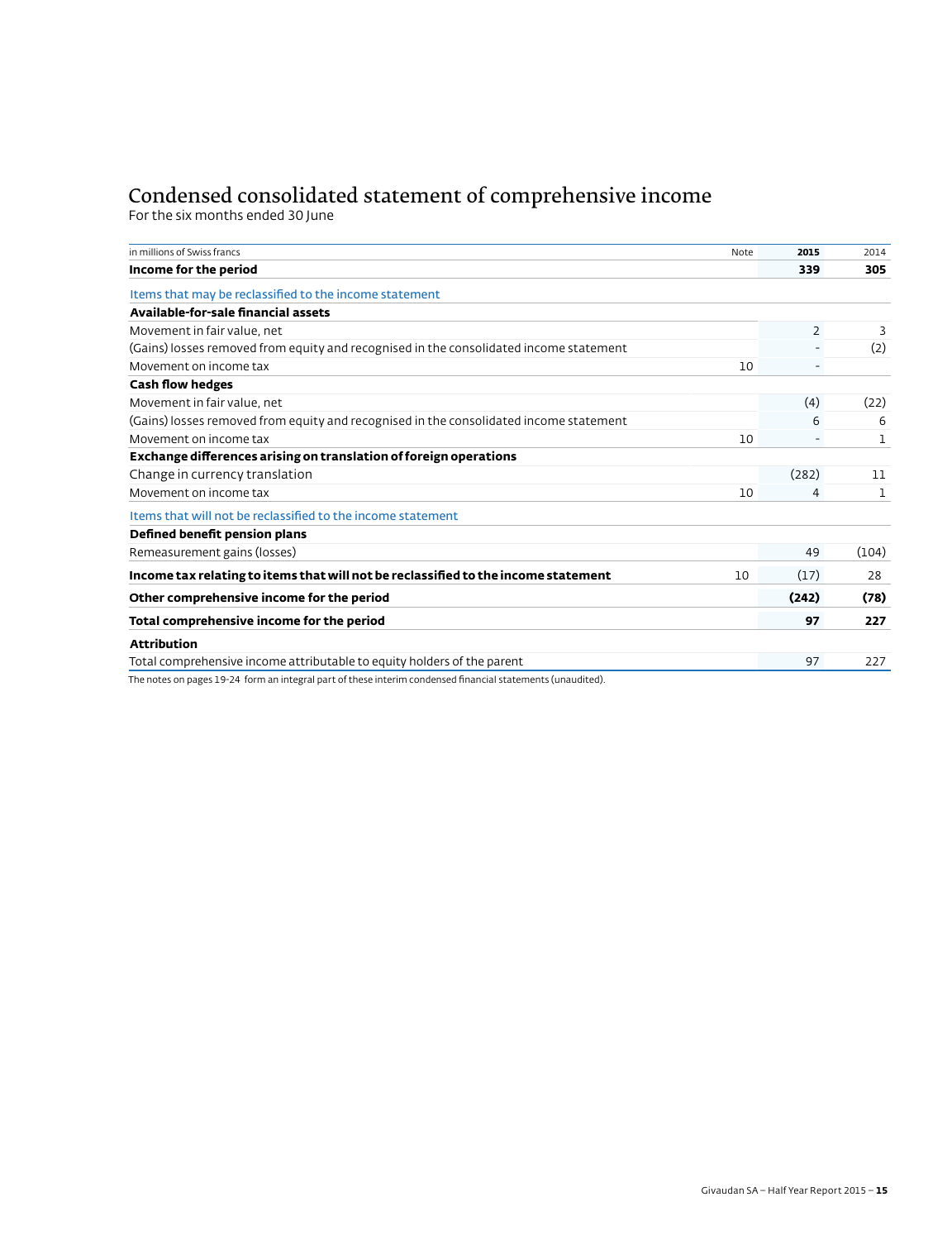### Condensed consolidated statement of financial position At period ended

| in millions of Swiss francs<br>Note                     | 2015    | 30 June 31 December<br>2014 |
|---------------------------------------------------------|---------|-----------------------------|
| Cash and cash equivalents                               | 216     | 412                         |
| Derivative financial instruments                        | 30      | 21                          |
| Derivatives on own equity instruments                   | 6       | 10                          |
| Available-for-sale financial assets                     | 71      | 64                          |
| Accounts receivable – trade                             | 897     | 911                         |
| Inventories                                             | 732     | 771                         |
| Current tax assets                                      | 23      | 22                          |
| Other current assets                                    | 165     | 146                         |
| <b>Current assets</b>                                   | 2,140   | 2,357                       |
| Derivative financial instruments                        | 1       |                             |
| Property, plant and equipment                           | 1,327   | 1,430                       |
| Intangible assets                                       | 2,102   | 2,293                       |
| Deferred tax assets                                     | 218     | 258                         |
| Post-employment benefits plan assets                    | 11      | 7                           |
| Financial assets at fair value through income statement | 34      | 35                          |
| Jointly controlled entities                             | 17      | 17                          |
| Other long-term assets                                  | 70      | 75                          |
| <b>Non-current assets</b>                               | 3,780   | 4,115                       |
| <b>Total assets</b>                                     | 5,920   | 6,472                       |
| Short-term debt<br>12                                   | 112     | 57                          |
| Derivative financial instruments                        | 8       | 19                          |
| Accounts payable - trade and others                     | 392     | 423                         |
| Accrued payroll and payroll taxes                       | 88      | 119                         |
| Current tax liabilities                                 | 58      | 82                          |
| Financial liability: own equity instruments             | 80      | 54                          |
| Provisions                                              | 8       | 12                          |
| Other current liabilities                               | 123     | 155                         |
| <b>Current liabilities</b>                              | 869     | 921                         |
| Derivative financial instruments                        | 54      | 50                          |
| 12<br>Long-term debt                                    | 1,154   | 1,150                       |
| Provisions                                              | 46      | 36                          |
| Post-employment benefits plan liabilities               | 625     | 735                         |
| Deferred tax liabilities                                | 85      | 88                          |
| Other non-current liabilities                           | 64      | 79                          |
| Non-current liabilities                                 | 2,028   | 2,138                       |
| <b>Total liabilities</b>                                | 2,897   | 3,059                       |
| 14<br>Share capital                                     | 92      | 92                          |
| Retained earnings and reserves<br>14                    | 5,065   | 5,187                       |
| Own equity instruments<br>15                            | (104)   | (78)                        |
| Other components of equity                              | (2,030) | (1,788)                     |
| Equity attributable to equity holders of the parent     | 3,023   | 3,413                       |
| <b>Total equity</b>                                     | 3,023   | 3,413                       |
| <b>Total liabilities and equity</b>                     | 5,920   | 6,472                       |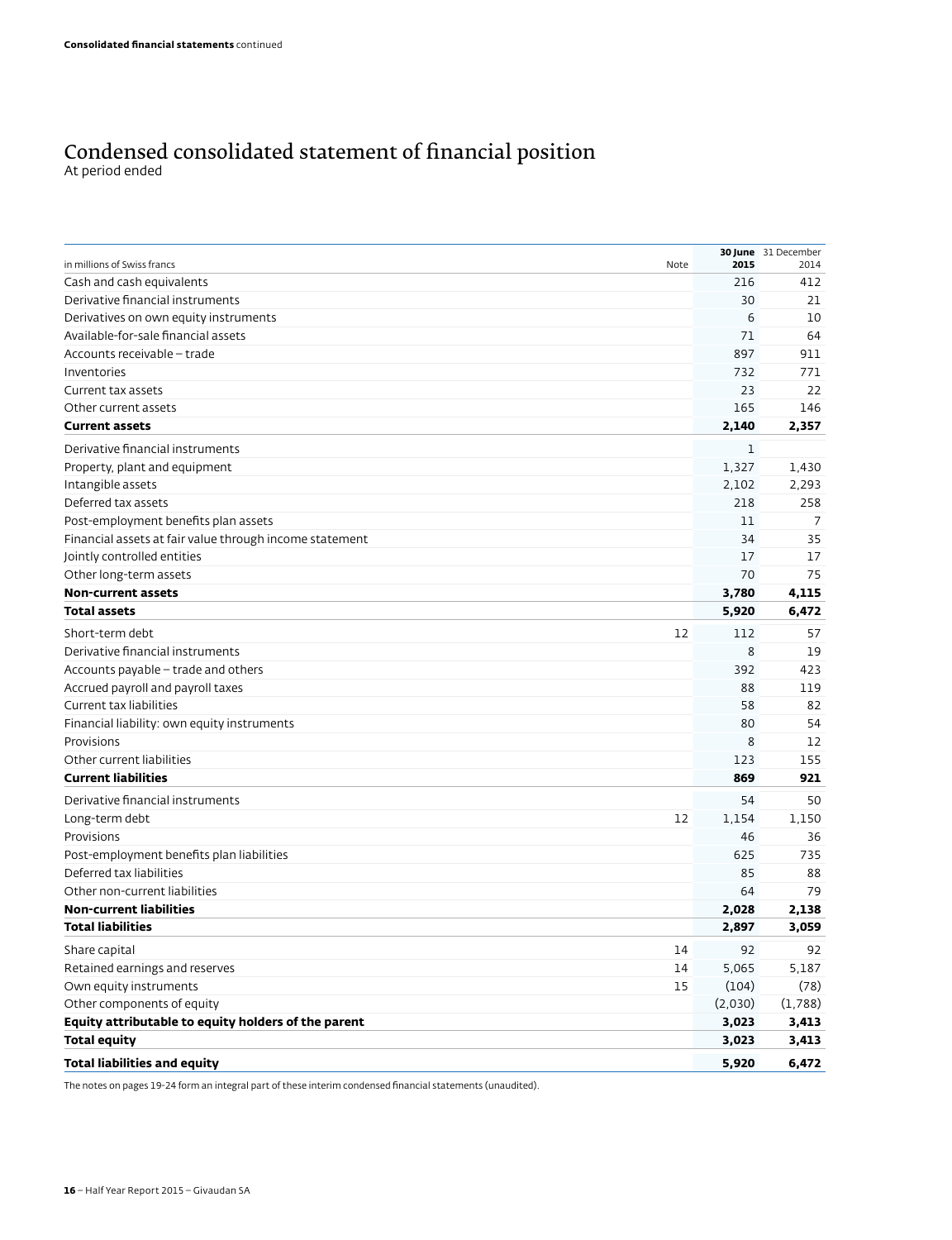### Condensed consolidated statement of changes in equity

For the six months ended 30 June

|                                           |      |         |              |             |                         | Available-     |             | Defined benefit |        |
|-------------------------------------------|------|---------|--------------|-------------|-------------------------|----------------|-------------|-----------------|--------|
|                                           |      |         | Retained     |             |                         | for-sale       | Currency    | pension plans   |        |
| 2015                                      |      | Share   | earnings and | Own equity  | Cash flow               | financial      | translation | remeasure-      | Total  |
| in millions of Swiss francs               | Note | Capital | reserves     | instruments | hedges                  | assets         | differences | ment            | equity |
| Balance as at 1 January                   |      | 92      | 5,187        | (78)        | (67)                    | 22             | (1, 195)    | (548)           | 3,413  |
| Income for the period                     |      |         | 339          |             |                         |                |             |                 | 339    |
| Other comprehensive income for the period |      |         |              |             | 2                       | 2              | (278)       | 32              | (242)  |
| Total comprehensive income for the        |      |         |              |             |                         |                |             |                 |        |
| period                                    |      |         | 339          |             | $\overline{\mathbf{z}}$ | $\overline{2}$ | (278)       | 32              | 97     |
| Dividends paid                            | 14   |         | (461)        |             |                         |                |             |                 | (461)  |
| Movement on own equity instruments, net   | 15   |         |              | (26)        |                         |                |             |                 | (26)   |
| Net change in other equity items          |      |         | (461)        | (26)        |                         |                |             |                 | (487)  |
| Balance as at 30 June                     |      | 92      | 5,065        | (104)       | (65)                    | 24             | (1, 473)    | (516)           | 3.023  |

| Balance as at 30 June                        |      | 92               | 4,929                                | (98)                      | (49)                | 21                                            | (1,341)                                | (365)                                                  | 3,189           |
|----------------------------------------------|------|------------------|--------------------------------------|---------------------------|---------------------|-----------------------------------------------|----------------------------------------|--------------------------------------------------------|-----------------|
| Net change in other equity items             |      |                  | (433)                                | (28)                      |                     |                                               |                                        |                                                        | (461)           |
| Movement on own equity instruments, net      | 15   |                  |                                      | (28)                      |                     |                                               |                                        |                                                        | (28)            |
| Dividends paid                               | 14   |                  | (433)                                |                           |                     |                                               |                                        |                                                        | (433)           |
| Total comprehensive income for the<br>period |      |                  | 305                                  |                           | (15)                | ı                                             | 12                                     | (76)                                                   | 227             |
| Other comprehensive income for the period    |      |                  |                                      |                           | (15)                | 1                                             | 12                                     | (76)                                                   | (78)            |
| Income for the period                        |      |                  | 305                                  |                           |                     |                                               |                                        |                                                        | 305             |
| Balance as at 1 January                      |      | 92               | 5,057                                | (70)                      | (34)                | 20                                            | (1, 353)                               | (289)                                                  | 3,423           |
| 2014<br>in millions of Swiss francs          | Note | Share<br>Capital | Retained<br>earnings and<br>reserves | Own equity<br>instruments | Cash flow<br>hedges | Available-<br>for-sale<br>financial<br>assets | Currency<br>translation<br>differences | Defined benefit<br>pension plans<br>remeasure-<br>ment | Total<br>equity |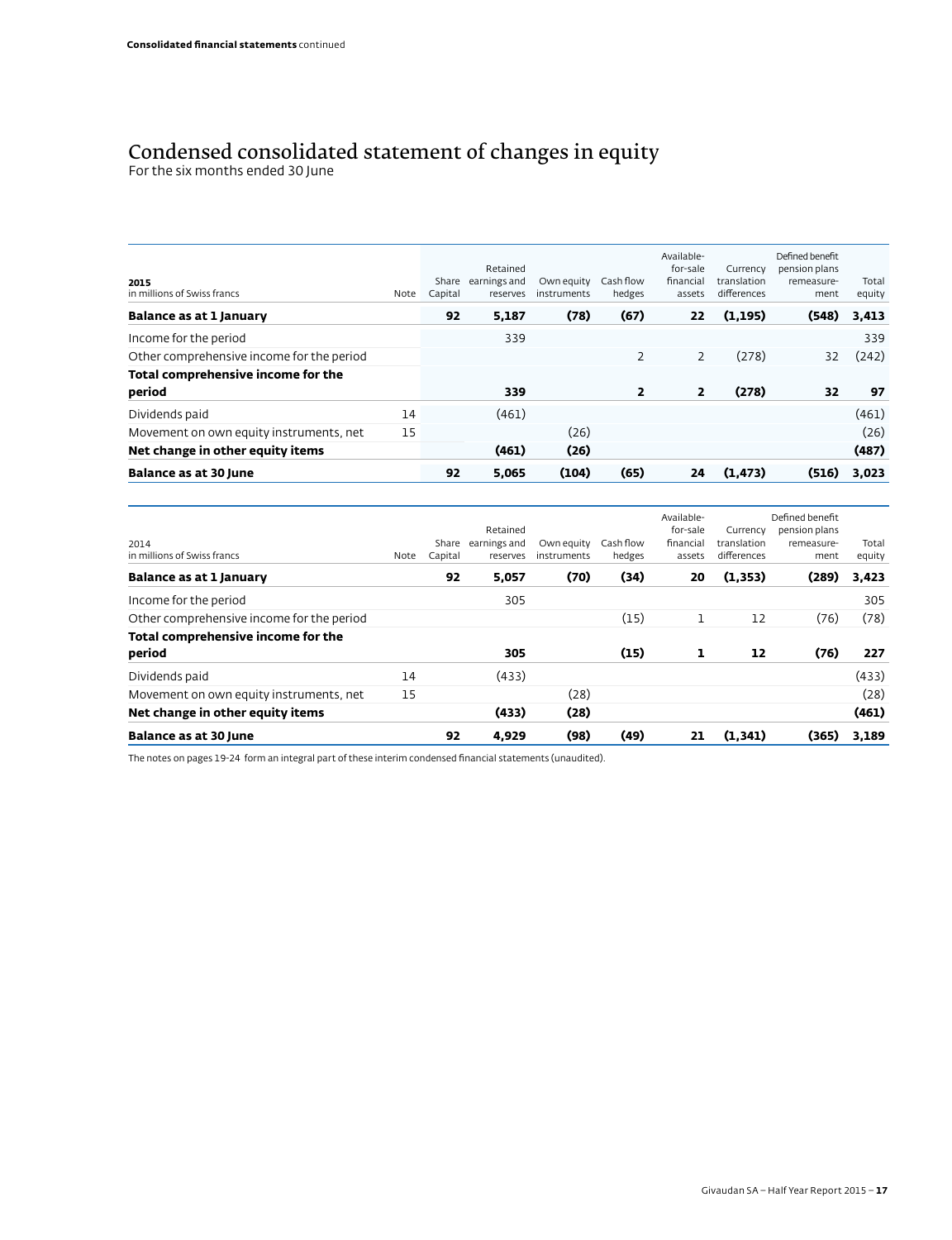### Condensed consolidated cash flow statement

For the six months ended 30 June

| in millions of Swiss francs<br>Note                                  | 2015           | 2014  |
|----------------------------------------------------------------------|----------------|-------|
| Income for the period                                                | 339            | 305   |
| Income tax expense                                                   | 42             | 71    |
| Interest expense                                                     | 23             | 26    |
| Non-operating income and expense                                     | 24             | 20    |
| <b>Operating income</b>                                              | 428            | 422   |
| Depreciation of property, plant and equipment                        | 54             | 54    |
| Amortisation of intangible assets                                    | 80             | 86    |
| Impairment of long-lived assets                                      | $\overline{4}$ |       |
| Other non-cash items                                                 |                |       |
| - share-based payments                                               | 16             | 18    |
| - pension expense                                                    | (10)           | 20    |
| - additional and unused provisions, net                              | 16             | 12    |
| - other non-cash items                                               | 22             | (37)  |
| Adjustments for non-cash items                                       | 182            | 153   |
| (Increase) decrease in inventories                                   | (20)           | (53)  |
| (Increase) decrease in accounts receivable                           | (87)           | (72)  |
| (Increase) decrease in other current assets                          | (36)           | (90)  |
| Increase (decrease) in accounts payable                              | 6              | (16)  |
| Increase (decrease) in other current liabilities                     | (41)           | (16)  |
| (Increase) decrease in working capital                               | (178)          | (247) |
| Income taxes paid                                                    | (51)           | (49)  |
| Pension contributions paid                                           | (27)           | (32)  |
| Provisions used                                                      | (6)            | (8)   |
| Purchase and sale of own equity instruments, net                     | (12)           | (9)   |
| Impact of financial transactions on operating, net                   | 5              | (12)  |
| Cash flows from (for) operating activities                           | 341            | 218   |
| 12<br>Increase in long-term debt                                     | 200            | 450   |
| (Decrease) in long-term debt<br>12                                   | (127)          |       |
| Increase in short-term debt<br>12                                    | 306            | 119   |
| (Decrease) in short-term debt<br>12                                  | (300)          | (482) |
| Interest paid                                                        | (19)           | (29)  |
| Distribution to the shareholders paid<br>14                          | (461)          | (433) |
| Purchase and sale of derivative financial instruments financing, net | (6)            | (18)  |
| Others, net                                                          | (3)            | (2)   |
| Cash flows from (for) financing activities                           | (410)          | (395) |
| Acquisition of property, plant and equipment                         | (57)           | (46)  |
| Acquisition of intangible assets                                     | (17)           | (21)  |
| Increase in share capital of jointly controlled entities             | (3)            | (1)   |
| Acquisition of subsidiary, net of cash acquired                      |                | (33)  |
| Proceeds from the disposal of property, plant and equipment          |                | 56    |
| Interest received                                                    | 1              | 1     |
| Purchase and sale of available-for-sale financial assets, net        | (5)            | 5     |
| Others, net                                                          | 4              | (1)   |
| Cash flows from (for) investing activities                           | (77)           | (40)  |
| Net increase (decrease) in cash and cash equivalents                 | (146)          | (217) |
| Net effect of currency translation on cash and cash equivalents      | (50)           | (3)   |
| Cash and cash equivalents at the beginning of the period             | 412            | 513   |
| Cash and cash equivalents at the end of the period                   | 216            | 293   |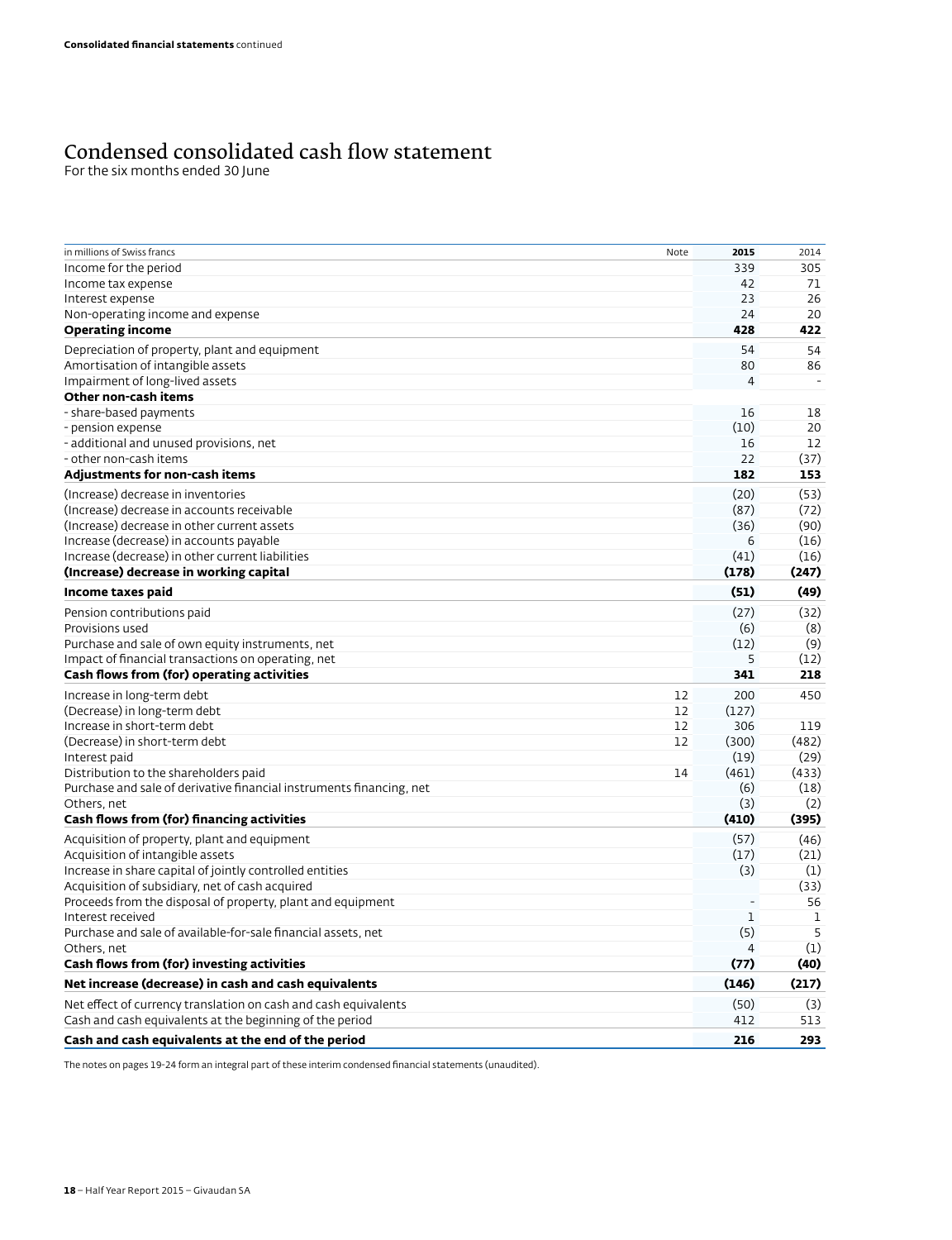## Notes to the interim condensed consolidated financial statements (unaudited)

### **1. Group organisation**

Givaudan SA and its subsidiaries (hereafter ''the Group'') operate under the name Givaudan. Givaudan SA is a limited liability company incorporated and domiciled in Switzerland. The Group is headquartered in Vernier, near Geneva, Switzerland.

Givaudan is a leading supplier of creative fragrance and flavour products to the consumer goods industry. It operates in over 100 countries and has subsidiaries and branches in more than 40 countries. Worldwide, it employs 9,750 people.

The Group is listed on the SIX Swiss Exchange (GIVN).

### **2. Basis of preparation of financial statements**

These financial statements are the unaudited interim condensed consolidated financial statements (hereafter ''the interim financial statements'') of the Group for the six month period ended 30 June 2015 (hereafter "the interim period"). They have been prepared in accordance with International Accounting Standard 34 ''Interim Financial Reporting''.

The interim financial statements include the operations of Givaudan SA and its controlled subsidiaries where control is defined as the power to govern the financial and operating policies of an enterprise so as to obtain benefits from its activities.

These interim financial statements should be read in conjunction with the 2014 consolidated financial statements as they provide an update of the most recent financial information available.

Income tax expense is recognised based on management's best estimate of the weighted average annual income tax rate expected for the full financial year.

The Group operates in markets where no significant seasonal or cyclical variations in sales are experienced during the financial year.

These interim financial statements are not audited. The 31 December 2014 statement of financial position has been derived from the audited 2014 consolidated financial statements. Givaudan SA's Board of Directors approved these interim financial statements on 15 July 2015.

### **3. Accounting policies**

The accounting policies adopted are consistent with those of the annual financial statements for the year ended 31 December 2014, as described in the 2014 consolidated financial statements for the year ended 31 December 2014, with the exception of the adoption as of 1 January 2015 of the standards and interpretations described below:

- Amendments to IAS 19 Employee benefits: Defined Benefit Plans: Employee Contributions
- Annual Improvements to IFRSs 2010-2012 Cycle (except for the amendment to IFRS 3 Business combinations)
- Annual Improvements to IFRSs 2011-2013 Cycle

The Group assessed that the adoption of the above standards does not affect the information already disclosed by the Group.

### **4. Fair value measurements recognised in the statement of financial position**

Available-for-sale financial assets, corporate owned life insurance, and derivative assets and liabilities are the only items measured at fair value subsequent to their initial recognition.

Available-for-sale financial assets of CHF 71 million (31 December 2014: CHF 64 million) were measured with Level 1 inputs whereas CHF 39 million (31 December 2014: CHF 41 million) were measured with Level 2 inputs. Corporate owned life insurance of CHF 34 million (31 December 2014: CHF 35 million) were measured with Level 2 inputs.

Derivative assets of CHF 31 million (31 December 2014: CHF 21 million) and derivative liabilities of CHF 62 million (31 December 2014: CHF 69 million) were measured with Level 2 inputs. Derivative assets and liabilities consist of forward foreign exchange contracts that are measured using quoted forward exchange rates and yield curves derived from quoted interest rates matching maturities of the contracts, and of interest swaps that are measured using quoted interest rates and yield curves derived from quoted interest rates matching maturities of the contracts.

There was no transfer between Level 1 and Level 2 categories in the period. The Group did not carry out any transactions on Level 3 inputs during and at the period presented in these interim financial statements.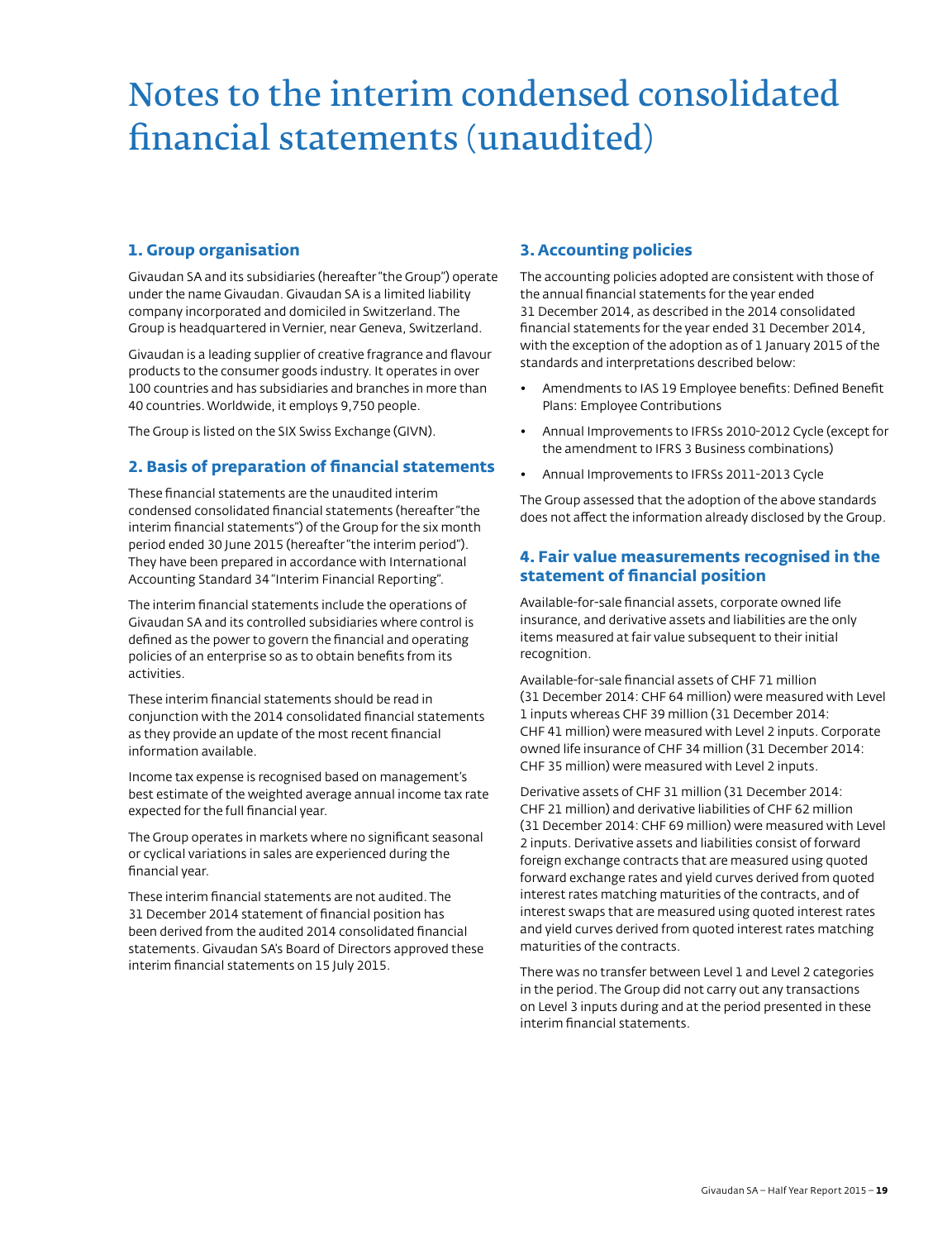### **5. Segment information**

### **Business segments**

|                                                               |       | Fragrances |       | Flavours |       | Group |
|---------------------------------------------------------------|-------|------------|-------|----------|-------|-------|
| For the six months ended 30 June, in millions of Swiss francs | 2015  | 2014       | 2015  | 2014     | 2015  | 2014  |
| Segment sales                                                 | 1,023 | 1,034      | 1,167 | 1,162    | 2,190 | 2,196 |
| Less inter segment sales <sup>a</sup>                         | ۰     |            | (6)   | (5)      | (6)   | (5)   |
| Segment sales to third parties                                | 1,023 | 1,034      | 1,161 | 1,157    | 2,184 | 2,191 |
| <b>EBITDA</b>                                                 | 244   | 252        | 322   | 310      | 566   | 562   |
| as% of sales                                                  | 23.8% | 24.3%      | 27.8% | 26.8%    | 25.9% | 25.6% |
| Depreciation                                                  | (25)  | (26)       | (29)  | (28)     | (54)  | (54)  |
| Amortisation                                                  | (37)  | (38)       | (43)  | (48)     | (80)  | (86)  |
| Impairment of long-lived assets                               | (1)   | ۰          | (3)   |          | (4)   | -     |
| Acquisition of property, plant and equipment                  | 32    | 19         | 25    | 27       | 57    | 46    |
| Acquisition of intangibles                                    | 8     | 10         | 9     | 11       | 17    | 21    |
| <b>Capital expenditures</b>                                   | 40    | 29         | 34    | 38       | 74    | 67    |

a) Transfer prices for inter-divisional sales are set on an arm's length basis.

### **Reconciliation table to Group's operating income**

|                                                               | Fragrances |       |       | Flavours |       | Group |
|---------------------------------------------------------------|------------|-------|-------|----------|-------|-------|
| For the six months ended 30 June, in millions of Swiss francs | 2015       | 2014  | 2015  | 2014     | 2015  | 2014  |
| <b>EBITDA</b>                                                 | 244        | 252   | 322   | 310      | 566   | 562   |
| Depreciation                                                  | (25)       | (26)  | (29)  | (28)     | (54)  | (54)  |
| Amortisation                                                  | (37)       | (38)  | (43)  | (48)     | (80)  | (86)  |
| Impairment of long-lived assets                               | (1)        |       | (3)   |          | (4)   |       |
| <b>Operating income</b>                                       | 181        | 188   | 247   | 234      | 428   | 422   |
| as % of sales                                                 | 17.7%      | 18.1% | 21.3% | 20.2%    | 19.6% | 19.2% |
| Financing costs                                               |            |       |       |          | (31)  | (32)  |
| Other financial income (expense), net                         |            |       |       |          | (16)  | (14)  |
| Income before taxes                                           |            |       |       |          | 381   | 376   |
| as% of sales                                                  |            |       |       |          | 17.4% | 17.1% |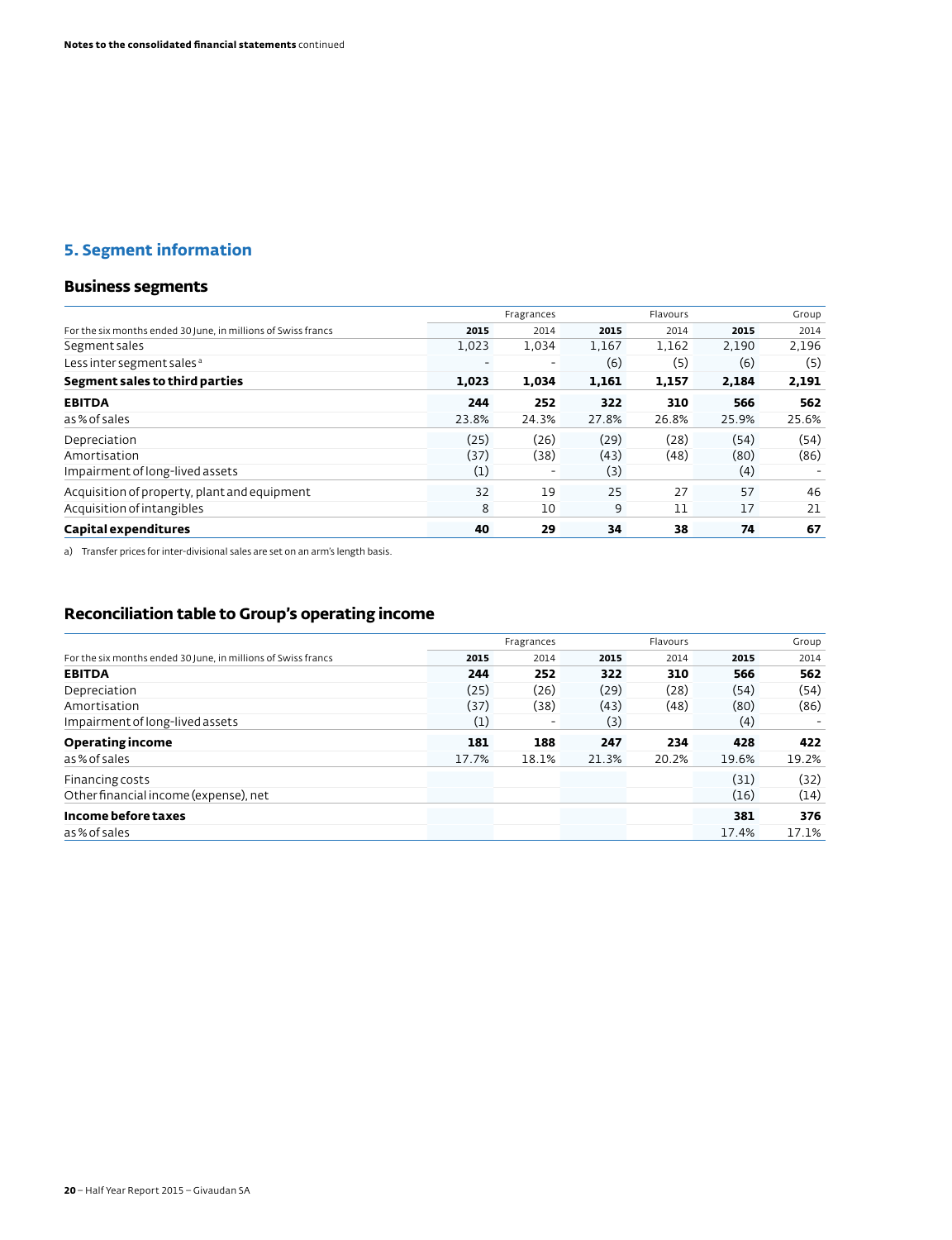### **Classification of amortisation expense is as follows:**

|                                                               |      | Fragrances |      | Flavours |      | Group |
|---------------------------------------------------------------|------|------------|------|----------|------|-------|
| For the six months ended 30 June, in millions of Swiss francs | 2015 | 2014       | 2015 | 2014     | 2015 | 2014  |
| Cost of sales                                                 |      |            |      |          |      |       |
| Marketing and distribution expenses                           |      |            |      |          | 16   | 15    |
| Research and product development expenses                     |      |            | 14   | 20       | 20   | 32    |
| Other operating expense                                       | 19   | 18         | 20   | 19       | 39   | 37    |
| Total                                                         | 37   | 38         | 43   | 48       | 80   | 86    |

### **6. Other operating income**

| Total other operating income                                  | 36   | 42   |
|---------------------------------------------------------------|------|------|
| Other income                                                  |      |      |
| Gains on fixed asset disposals                                |      | 38   |
| For the six months ended 30 June, in millions of Swiss francs | 2015 | 2014 |

In the first six months of 2015 the Group recognised a one-off non-cash gain of CHF 32 million following a change in the pension plans.

### **7. Other operating expense**

| For the six months ended 30 June, in millions of Swiss francs | Note | 2015                     | 2014 |
|---------------------------------------------------------------|------|--------------------------|------|
| Amortisation of intangible assets                             |      | 39                       | 37   |
| Impairment of long-lived assets                               |      | 4                        |      |
| Losses on fixed asset disposals                               |      |                          |      |
| Acquisition related costs                                     |      | $\overline{\phantom{a}}$ |      |
| Other expenses                                                |      | 23                       | 10   |
| Total other operating expense                                 |      | 67                       | 50   |

### **8. Financing costs**

| For the six months ended 30 June, in millions of Swiss francs | 2015 | 2014 |
|---------------------------------------------------------------|------|------|
| Interest expense                                              | 23   | 26   |
| Net interest related to defined benefits pension plan         | 8    | 6    |
| Derivative interest (gains) losses                            |      | (1)  |
| Amortisation of debt discounts                                |      |      |
| <b>Total financing costs</b>                                  |      | 32   |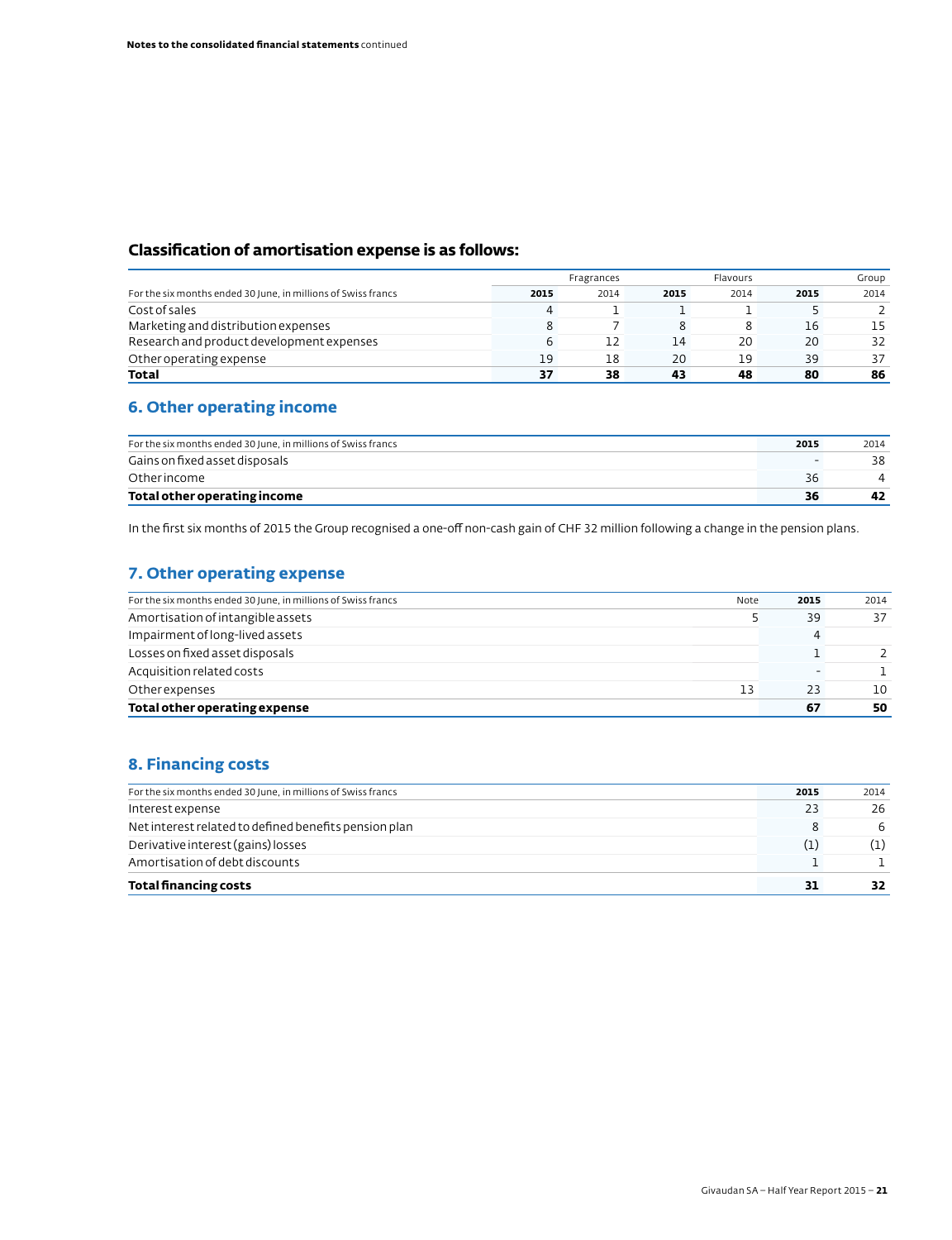### **9. Other financial (income) expense, net**

| For the six months ended 30 June, in millions of Swiss francs                                                     | 2015 | 2014           |
|-------------------------------------------------------------------------------------------------------------------|------|----------------|
| Fair value and realised (gains) losses from derivatives instruments, net (at fair value through income statement) | (53) | (2)            |
| Exchange (gains) losses, net                                                                                      | 65   | 18             |
| Gains from available-for-sale financial assets                                                                    |      | (3)            |
| Realised gains from available-for-sale financial assets removed from equity                                       |      | (2)            |
| Unrealised (gains) losses from fair value through income statement financial instruments                          | (1)  | (1)            |
| Interest income                                                                                                   | (1)  | (1)            |
| Capital taxes and other non business taxes                                                                        |      | $\overline{4}$ |
| Other (income) expense, net                                                                                       |      |                |
| Total other financial (income) expense, net                                                                       | 16   | 14             |

#### **10. Income taxes**

The interim period income tax expense as a percentage of income before taxes was 11%, considerably lower than in 2014 following changes in Swiss Accounting Law and the Group's operating structure. Excluding these items, the income taxes as a percentage of income before taxes was 19%.

### **11. Earnings per share**

### **Basic earnings per share**

Basic earnings per share is calculated by dividing the net income attributable to shareholders by the weighted average number of shares outstanding:

|                                                                  | 2015     | 2014                |
|------------------------------------------------------------------|----------|---------------------|
| Income attributable to equity holder of the parent (CHF million) | 339      | 305                 |
| Weighted average number of shares outstanding                    |          |                     |
| Ordinary shares                                                  |          | 9,233,586 9,233,586 |
| Treasury shares                                                  | (26.986) | (28.213)            |
| Net weighted average number of shares outstanding                |          | 9,206,600 9,205,373 |
| Basic earnings per share (CHF)                                   | 36.82    | 33.13               |

### **Diluted earnings per share**

For the calculation of diluted earnings per share, the weighted average number of shares outstanding is adjusted to assume conversion of all potentially dilutive shares:

|                                                                                         | 2015                | 2014  |
|-----------------------------------------------------------------------------------------|---------------------|-------|
| Income attributable to equity holder of the parent (CHF million)                        | 339                 | 305   |
| Weighted average number of shares outstanding for diluted earnings per share of 114,548 |                     |       |
| (2014:120,070)                                                                          | 9,321,148 9,325,443 |       |
| Diluted earnings per share (CHF)                                                        | 36.37               | 32.71 |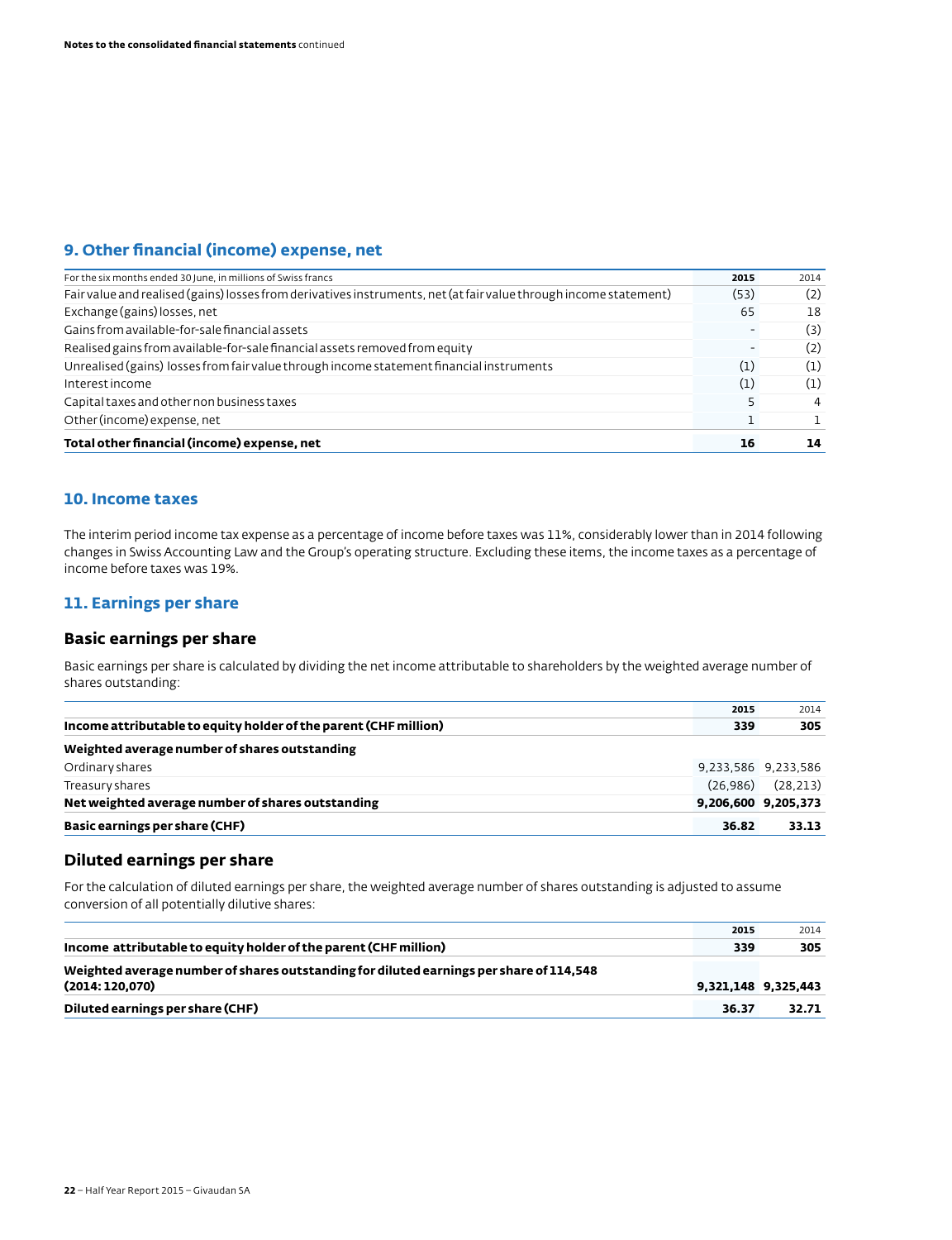### **12. Debt**

| 2015                             | Within         | Within       |            | Total | Short-term              |                |
|----------------------------------|----------------|--------------|------------|-------|-------------------------|----------------|
| in millions of Swiss francs      | 1 to 3 years   | 3 to 5 years | Thereafter |       | long-term within 1 year | Total          |
| Floating rate debt               |                |              |            |       |                         |                |
| <b>Bankfacility</b>              |                | 75           |            | 75    |                         | 75             |
| <b>Bank overdrafts</b>           |                |              |            |       | 5                       | 5              |
| <b>Total floating rate debt</b>  |                | 75           |            | 75    | 5                       | 80             |
| <b>Fixed rate debt</b>           |                |              |            |       |                         |                |
| <b>Bank borrowings</b>           |                |              |            |       | 56                      | 56             |
| Straight bonds                   | 448            |              | 398        | 846   |                         | 846            |
| Private placements               |                | 37           | 196        | 233   | 51                      | 284            |
| <b>Total fixed rate debt</b>     | 448            | 37           | 594        | 1,079 | 107                     | 1,186          |
| Balance as at 30 June            | 448            | 112          | 594        | 1,154 | 112                     | 1,266          |
| 2014                             | Within         | Within       |            | Total | Short-term              |                |
| in millions of Swiss francs      | 1 to 3 years   | 3 to 5 years | Thereafter |       | long-term within 1 year | Total          |
| <b>Floating rate debt</b>        |                |              |            |       |                         |                |
| <b>Bankfacility</b>              |                |              |            |       |                         |                |
| <b>Bank overdrafts</b>           |                |              |            |       | 3                       | 3              |
| <b>Total floating rate debt</b>  |                |              |            |       | 3                       | 3              |
| <b>Fixed rate debt</b>           |                |              |            |       |                         |                |
| <b>Bank borrowings</b>           | $\overline{2}$ | 1            |            | 3     | 4                       | $\overline{7}$ |
| Straight bonds                   | 149            | 298          | 398        | 845   |                         | 845            |
| Private placements               | 55             |              | 247        | 302   | 50                      | 352            |
| <b>Total fixed rate debt</b>     | 206            | 299          | 645        | 1,150 | 54                      | 1,204          |
| <b>Balance as at 31 December</b> | 206            | 299          | 645        | 1,150 | 57                      | 1,207          |

In March 2015, Givaudan SA issued a tranche of CHF 200 million of the multilateral facility (maturity July 2018), of which CHF 75 million was reimbursed in April 2015 and CHF 50 million in June 2015.

On 28 May 2015, Givaudan United States, Inc. reimbursed a USD 50 million (CHF 47 million) private placement made on 28 May 2003, with an annual interest rate of 5.00%.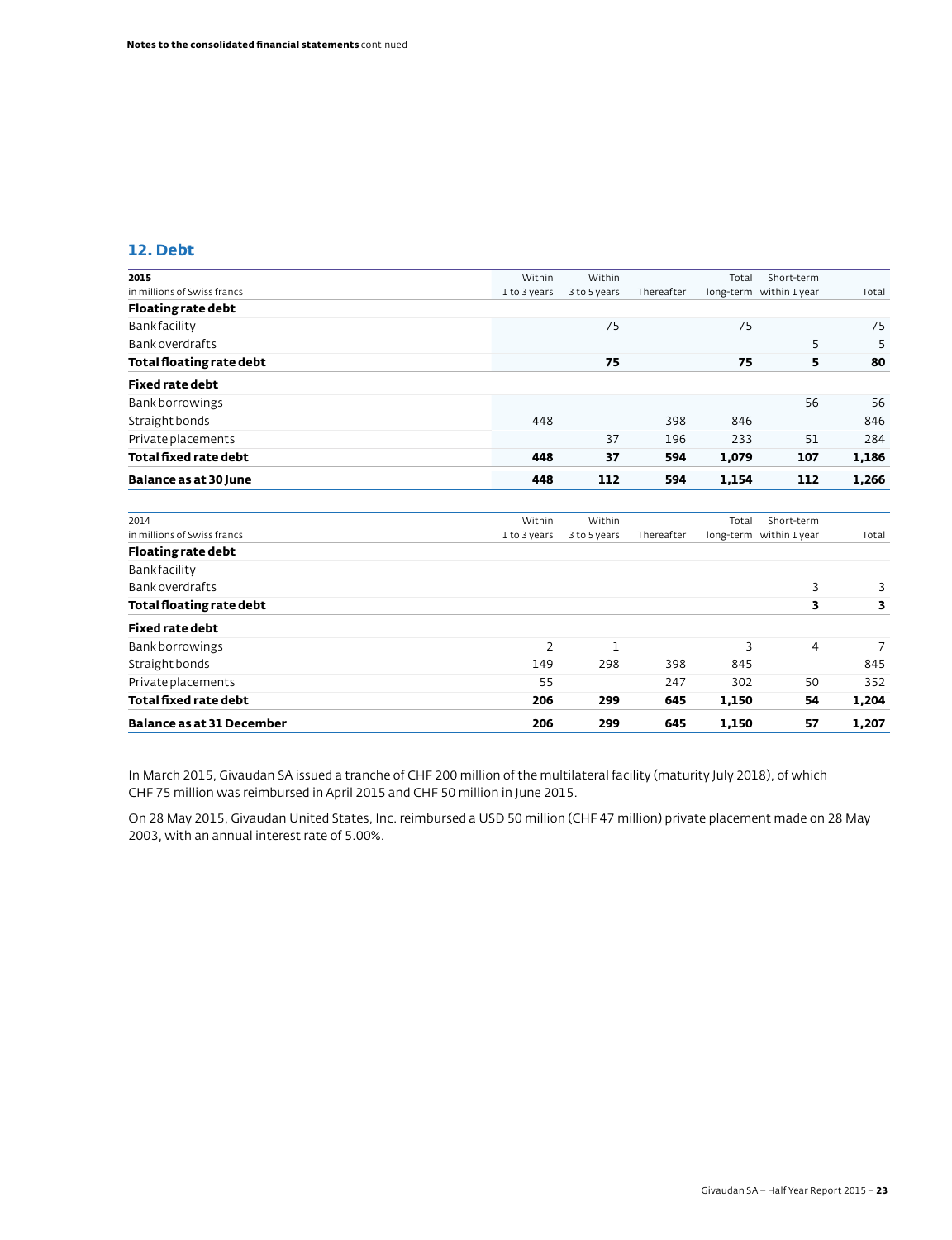### **13. Provisions**

Givaudan's affiliate, Givaudan Fragrances Corporation, is one of more than 100 companies identified by the US Environmental Protection Agency (''EPA'') as ''Potentially Responsible Parties'' for alleged contamination within the lower 17-mile stretch of the Passaic River. EPA released a Focused Feasibility Study (''FFS'') covering only the lower eight miles of the river in 2014, which contains several potential options for future remediation of that portion of the river. The Cooperating Parties Group, of which Givaudan is a member, has issued a draft Remedial Investigation/Feasibility Study which proposes a Sustainable Remedy for the entire lower 17 miles of the river. To date, the EPA has not selected the remedy for the river.

At this time, there are many uncertainties associated with the final remediation plan and the Company's share of the costs, if any. However, in accordance with accounting guidance, the Company has recorded a reserve which it believes can reasonably be expected to cover the Company's obligation, if any, given the information currently available.

### **14. Equity**

At the Annual General Meeting held on 19 March 2015 the distribution of an ordinary dividend of CHF 50.00 per share (2014: ordinary dividend of CHF 47.00 per share) was approved. The dividend payment has been made out of the additional paid in capital reserve.

At 30 June 2015, the share capital amounts to CHF 92,335,860, divided into 9,233,586 fully paid-up registered shares with a nominal value of CHF 10.00 each. Each share gives the right to one vote.

### **15. Own equity instruments**

The Group holds own equity instruments and derivatives on own shares mainly to cover the anticipated obligations related to the executive share and share option plans. At 30 June 2015, the Group held 21,706 own shares (2014: 27,872), as well as derivatives on own shares equating to a long position of 65,288 (2014: 21,735).

### **16. Contingent liabilities**

One of the Group's US affiliates, Givaudan Flavors Corporation was named as a defendant in several lawsuits brought against it and other flavour and raw chemical supply companies. The plaintiffs alleged that they sustained pulmonary injuries due to diacetyl-containing butter flavours manufactured by one or more of the flavour and raw chemical supply company defendants. The majority of the cases filed against Givaudan Flavors Corporation have been settled. The Group has already recovered or will recover amounts it is entitled to under the terms of its insurance policies.